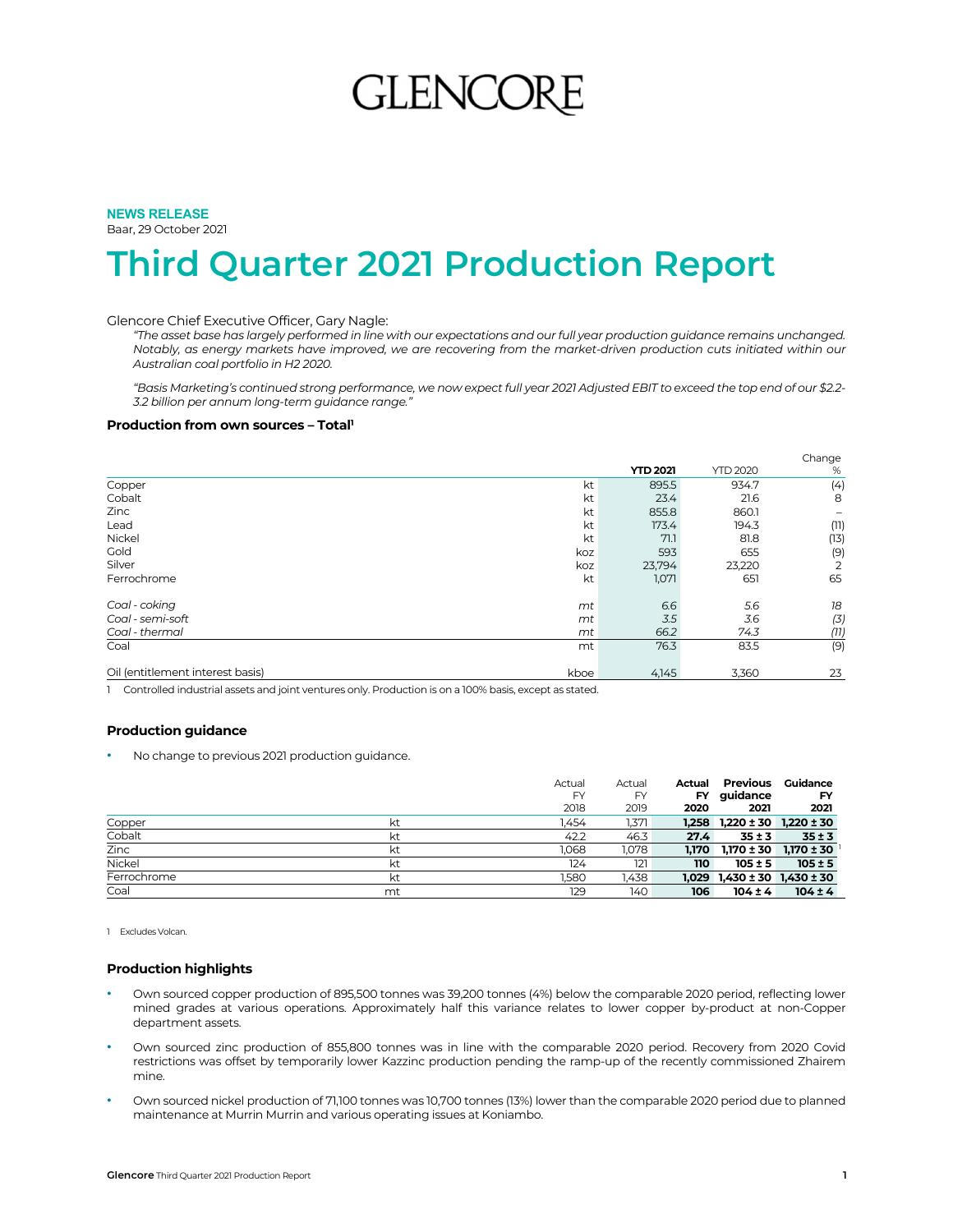- Attributable ferrochrome production of 1,071,000 tonnes was 420,000 tonnes (65%) higher than the comparable 2020 period, reflecting that operations were suspended for much of Q2 2020 due to the South African national lockdown, with a period of ramp-up thereafter.
- Coal production of 76.3 million tonnes was 7.2 million tonnes (9%) lower than the comparable 2020 period, reflecting a full period of Prodeco care and maintenance, the progressive recovery from the market-related reductions across the Australian portfolio initiated in H2 2020 and lower domestic production/demand in South Africa.
- Entitlement interest oil production of 4.1 million barrels of oil equivalent (boe) was 0.8 million boe (23%) higher than the comparable 2020 period. This mainly reflects the gas phase of a project in Equatorial Guinea that commenced in February 2021, and a full period contribution from the new Cameroon well. The Chad fields remained on care and maintenance throughout 2021.

### **Other matters**

- On 15 October 2021, Glencore reached an agreement to sell 100% of the interests in its wholly owned subsidiary Chemoil Terminals LLC, which owns the Long Beach and Carson oil products storage terminals in California. The sale consideration is \$242 million and closing is subject to certain conditions precedent, including relevant anti-trust approval. We expect the transaction to close before the end of this year.
- As previously announced, Glencore has reached agreement to dispose of its Bolivian zinc assets, Sinchi Wayra and Illapa, to Santacruz Silver Mining, Ltd, for consideration of approximately \$110 million. The consideration is structured as a \$20 million initial payment and a further \$90 million to be paid within 4 years or less. Completion is expected to occur within the next three months.
- As previously announced, Glencore was formally notified that the Colombian National Mining Agency has accepted the relinquishment of Prodeco's key mining contracts back to the Republic of Colombia. The mines will remain on care and maintenance until the formal process of relinquishing the contracts is complete.

### **For further information please contact:**

| <b>Investors</b><br>Martin Fewings | t: +41 41 709 2880  | m: +41 79 737 5642  | martin.fewings@glencore.com    |
|------------------------------------|---------------------|---------------------|--------------------------------|
| Media<br>Charles Watenphul         | t: +41 41 709 24 62 | m: +41 79 904 33 20 | charles.watenphul@glencore.com |

### www.glencore.com

**Glencore LEI:** 2138002658CPO9NBH955

### **Notes for Editors**

Glencore is one of the world's largest global diversified natural resource companies and a major producer and marketer of more than 60 responsibly-sourced commodities that advance everyday life. The Group's operations comprise around 150 mining and metallurgical sites and oil production assets.

With a strong footprint in over 35 countries in both established and emerging regions for natural resources, Glencore's industrial activities are supported by a global network of more than 30 marketing offices. Glencore's customers are industrial consumers, such as those in the automotive, steel, power generation, battery manufacturing and oil sectors. We also provide financing, logistics and other services to producers and consumers of commodities. Glencore's companies employ around 135,000 people, including contractors.

Glencore is proud to be a member of the Voluntary Principles on Security and Human Rights and the International Council on Mining and Metals. We are an active participant in the Extractive Industries Transparency Initiative. Our ambition is to be a net zero total emissions company by 2050.

### *Disclaimer*

*The companies in which Glencore plc directly and indirectly has an interest are separate and distinct legal entities. In this document, "Glencore", "Glencore group" and "Group" are used for convenience only where references are made to Glencore plc and its subsidiaries in general. These collective expressions are used for ease of reference only and do not imply any other relationship between the companies. Likewise, the words "we", "us" and "our" are also used to refer collectively to members of the Group or to those who work for them. These expressions are also used where no useful purpose is served by identifying the particular company or companies.*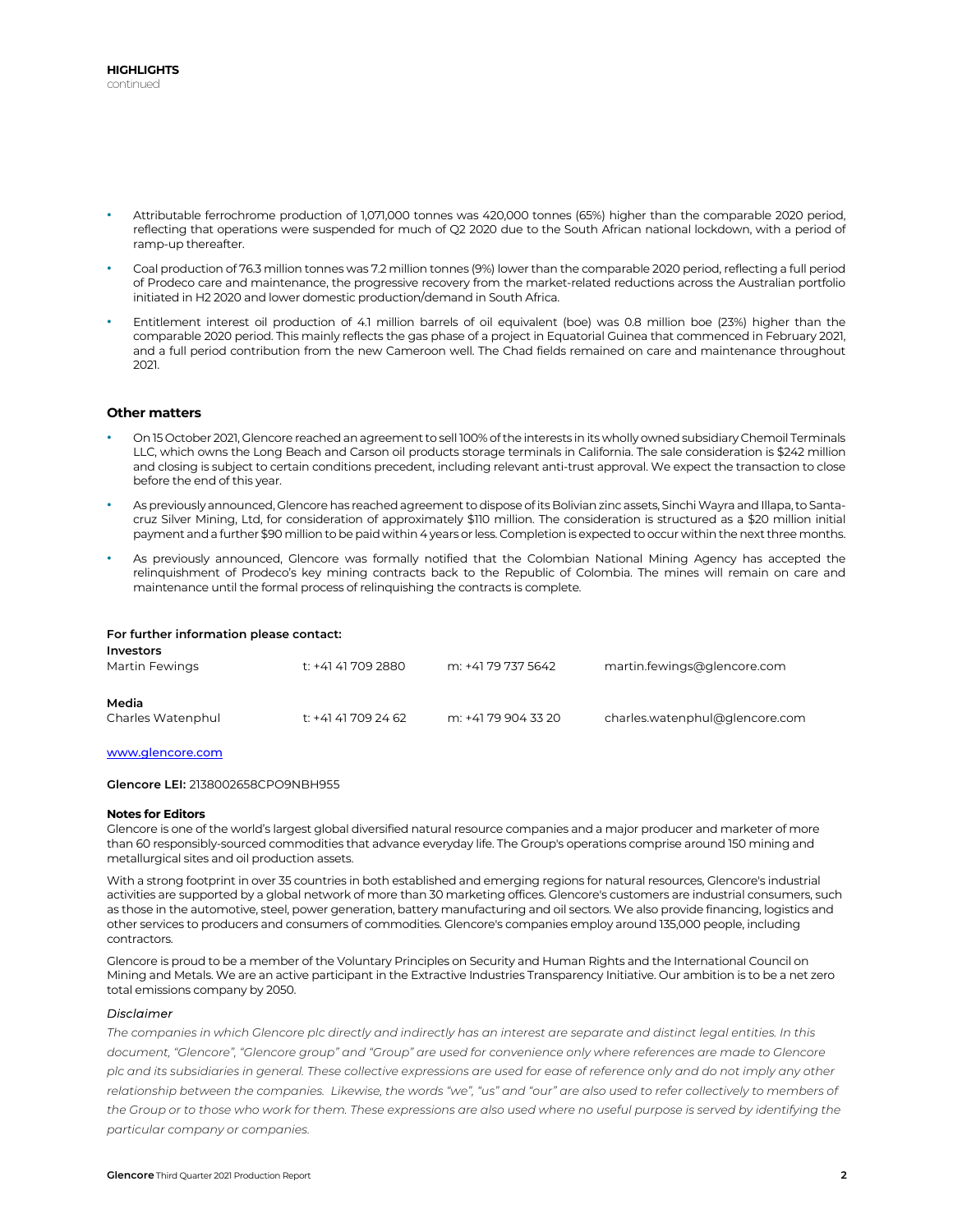# METALS AND MINERALS

# **PRODUCTION DATA**

### **Production from own sources – Copper assets1**

|                                                        |          |                 |                 | Change         |
|--------------------------------------------------------|----------|-----------------|-----------------|----------------|
|                                                        |          | <b>YTD 2021</b> | <b>YTD 2020</b> | %              |
| African Copper (Katanga, Mutanda, Mopani)              |          |                 |                 |                |
| Copper metal                                           | kt<br>kt | 209.9           | 221.9           | (5)            |
| Cobalt <sup>2</sup>                                    |          | 20.9            | 18.9            | 11             |
| Collahuasi <sup>3</sup>                                |          |                 |                 |                |
| Copper in concentrates                                 | kt       | 211.2           | 217.6           | (3)            |
| Silver in concentrates                                 | koz      | 3,229           | 3,068           | 5              |
| Gold in concentrates <sup>4</sup>                      | koz      | 33              | 44              | (25)           |
| Antamina <sup>5</sup>                                  |          |                 |                 |                |
| Copper in concentrates                                 | kt       | 111.3           | 87.0            | 28             |
| Zinc in concentrates                                   | kt       | 119.1           | 97.5            | 22             |
| Silver in concentrates                                 | koz      | 4,683           | 3,518           | 33             |
| Other South America (Antapaccay, Lomas Bayas)          |          |                 |                 |                |
| Copper metal                                           | kt       | 47.8            | 56.1            | (15)           |
| Copper in concentrates                                 | kt       | 125.3           | 134.1           | (7)            |
| Gold in concentrates and in doré                       | koz      | 68              | 58              | 17             |
| Silver in concentrates and in doré                     | koz      | 966             | 943             | $\overline{2}$ |
| Australia (Mount Isa, Ernest Henry, Townsville, Cobar) |          |                 |                 |                |
| Copper metal                                           | kt       | 100.6           | 104.9           | (4)            |
| Copper in concentrates                                 | kt       | 28.7            | 33.5            | (14)           |
| Gold                                                   | koz      | 49              | 68              | (28)           |
| Silver                                                 | koz      | 863             | 901             | (4)            |
| <b>Total Copper department</b>                         |          |                 |                 |                |
| Copper                                                 | kt       | 834.8           | 855.1           | (2)            |
| Cobalt                                                 | kt       | 20.9            | 18.9            | 11             |
| <b>Zinc</b>                                            | kt       | 119.1           | 97.5            | 22             |
| Gold                                                   | koz      | 150             | 170             | (12)           |
| Silver                                                 | koz      | 9,741           | 8,430           | 16             |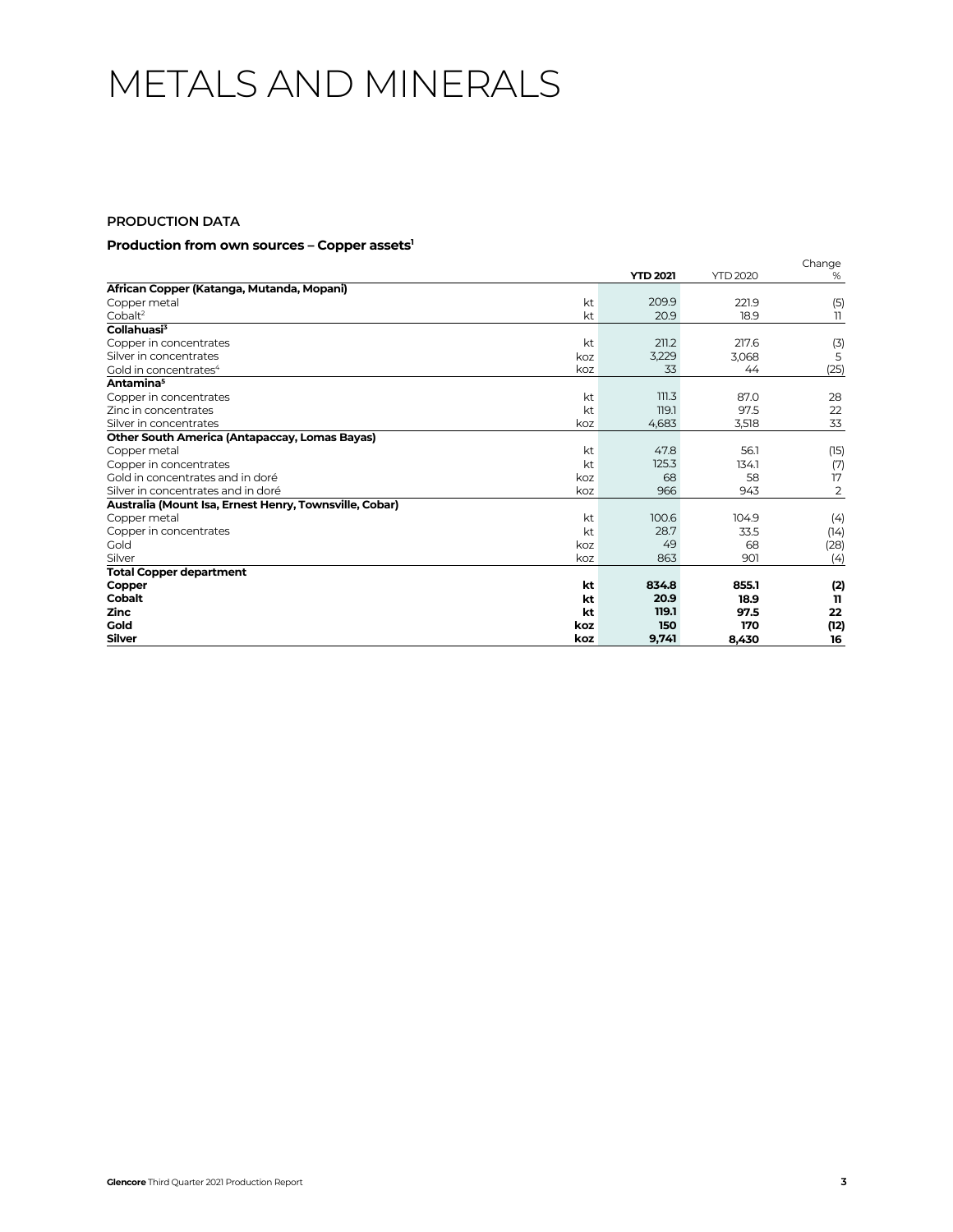# **Production from own sources – Zinc assets1**

|                                                                   | <b>YTD 2021</b> | <b>YTD 2020</b> | Change<br>$\%$ |
|-------------------------------------------------------------------|-----------------|-----------------|----------------|
| <b>Kazzinc</b>                                                    |                 |                 |                |
| Zinc metal<br>kt                                                  | 105.2           | 128.8           | (18)           |
| kt<br>Lead metal                                                  | 14.9            | 18.0            | (17)           |
| Copper metal <sup>6</sup><br>kt                                   | 18.3            | 28.1            | (35)           |
| Gold<br>koz                                                       | 432             | 469             | (8)            |
| Silver<br>koz                                                     | 1,941           | 2,998           | (35)           |
| Australia (Mount Isa, McArthur River)                             |                 |                 |                |
| Zinc in concentrates<br>kt                                        | 461.8           | 468.9           | (2)            |
| Lead in concentrates<br>kt                                        | 147.9           | 162.9           | (9)            |
| Silver in concentrates<br>koz                                     | 5,050           | 5,622           | (10)           |
| North America (Matagami, Kidd)                                    |                 |                 |                |
| Zinc in concentrates<br>kt                                        | 75.4            | 88.5            | (15)           |
| Copper in concentrates<br>kt                                      | 25.5            | 29.3            | (13)           |
| Silver in concentrates<br>koz                                     | 1,076           | 1,608           | (33)           |
| Other Zinc: South America (Argentina, Bolivia, Peru) <sup>7</sup> |                 |                 |                |
| Zinc in concentrates<br>kt                                        | 94.3            | 76.4            | 23             |
| Lead in concentrates<br>kt                                        | 10.6            | 13.4            | (21)           |
| kt<br>Copper in concentrates                                      | 1.2             | 1.1             | 9              |
| Silver in concentrates<br>koz                                     | 5,749           | 4,289           | 34             |
| <b>Total Zinc department</b>                                      |                 |                 |                |
| <b>Zinc</b><br>kt                                                 | 736.7           | 762.6           | (3)            |
| Lead<br>kt                                                        | 173.4           | 194.3           | (11)           |
| Copper<br>kt                                                      | 45.0            | 58.5            | (23)           |
| Gold<br>koz                                                       | 432             | 469             | (8)            |
| <b>Silver</b><br>koz                                              | 13,816          | 14,517          | (5)            |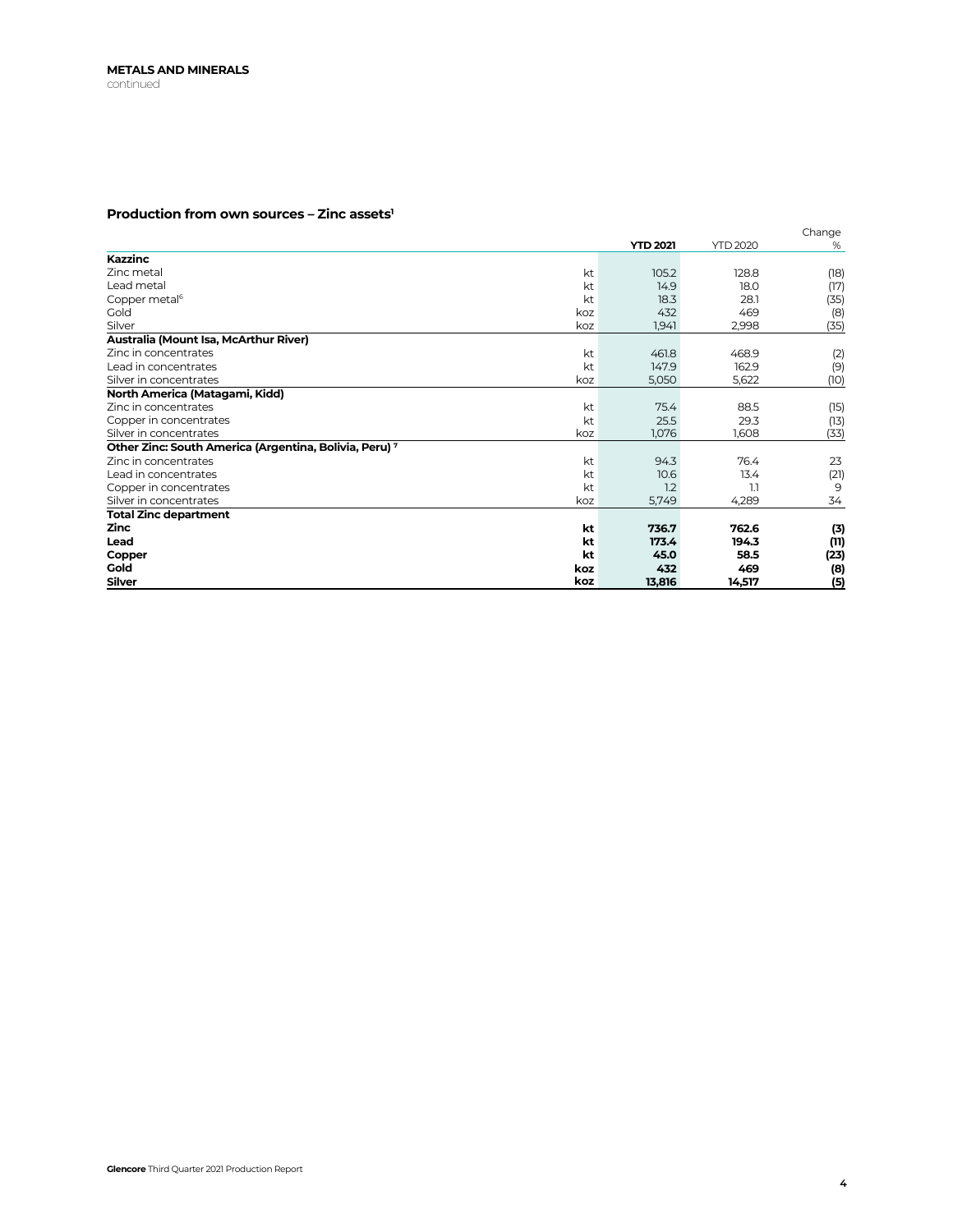## Production from own sources - Nickel assets<sup>1</sup>

|                                                                  |     |                 |                 | Change |
|------------------------------------------------------------------|-----|-----------------|-----------------|--------|
|                                                                  |     | <b>YTD 2021</b> | <b>YTD 2020</b> | %      |
| Integrated Nickel Operations (INO) (Sudbury, Raglan, Nikkelverk) |     |                 |                 |        |
| Nickel metal                                                     | kt  | 40.7            | 41.4            | (2)    |
| Nickel in concentrates                                           | kt  | 0.2             | 0.2             |        |
| Copper metal                                                     | kt  | 9.8             | 9.7             |        |
| Copper in concentrates                                           | kt  | 5.9             | 11.4            | (48)   |
| Cobalt metal                                                     | kt  | 0.8             | 0.4             | 100    |
| Gold                                                             | koz | 11              | 16              | (31)   |
| Silver                                                           | koz | 237             | 273             | (13)   |
| Platinum                                                         | koz | 24              | 30              | (20)   |
| Palladium                                                        | koz | 60              | 78              | (23)   |
| Rhodium                                                          | koz | 3               | 3               |        |
| <b>Murrin Murrin</b>                                             |     |                 |                 |        |
| Nickel metal                                                     | kt  | 20.5            | 27.3            | (25)   |
| Cobalt metal                                                     | kt  | 1.7             | 2.3             | (26)   |
| Koniambo                                                         |     |                 |                 |        |
| Nickel in ferronickel                                            | kt  | 9.7             | 12.9            | (25)   |
| <b>Total Nickel department</b>                                   |     |                 |                 |        |
| <b>Nickel</b>                                                    | kt  | 71.1            | 81.8            | (13)   |
| Copper                                                           | kt  | 15.7            | 21.1            | (26)   |
| Cobalt                                                           | kt  | 2.5             | 2.7             | (7)    |
| Gold                                                             | koz | $\mathbf{u}$    | 16              | (31)   |
| <b>Silver</b>                                                    | koz | 237             | 273             | (13)   |
| Platinum                                                         | koz | 24              | 30              | (20)   |
| Palladium                                                        | koz | 60              | 78              | (23)   |
| Rhodium                                                          | koz | 3               | 3               |        |

### Production from own sources - Ferroalloys assets<sup>1</sup>

|                          |     |                 |                 | Change                             |
|--------------------------|-----|-----------------|-----------------|------------------------------------|
|                          |     | <b>YTD 2021</b> | <b>YTD 2020</b> | $O_{\alpha}$<br>$\sim$             |
| Ferrochrome <sup>8</sup> | KL. | 1,071           | ---<br>651      | 65                                 |
| Vanadium Pentoxide       | mlb | 15.2            | 13.6            | $\overline{\phantom{a}}$<br>$\sim$ |

### Total production - Custom metallurgical assets<sup>1</sup>

|                                                             |    | <b>YTD 2021</b> | <b>YTD 2020</b> | Change<br>%    |
|-------------------------------------------------------------|----|-----------------|-----------------|----------------|
| Copper (Altonorte, Pasar, Horne, CCR)                       |    |                 |                 |                |
| Copper metal                                                | kt | 376.3           | 366.6           |                |
| Copper anode                                                | kt | 330.6           | 355.7           | (7)            |
| Zinc (Portovesme, San Juan de Nieva, Nordenham, Northfleet) |    |                 |                 |                |
| Zinc metal                                                  | kt | 605.1           | 583.6           | $\overline{4}$ |
| Lead metal                                                  | kt | 164.5           | 152.2           | 8              |

1 Controlled industrial assets and joint ventures only. Production is on a 100% basis, except for joint ventures, where the Group's attributable share of production is included.

2 Cobalt contained in concentrates and hydroxides.

3 The Group's pro-rata share of Collahuasi production (44%).

4 Reported from Q4 2020 given higher gold price and production, with resulting increased materiality. Comparatives updated accordingly.

5 The Group's pro-rata share of Antamina production (33.75%).

6 Copper metal includes copper contained in copper concentrates and blister.

7 South American production excludes Volcan Compania Minera.

8 The Group's attributable 79.5% share of the Glencore-Merafe Chrome Venture.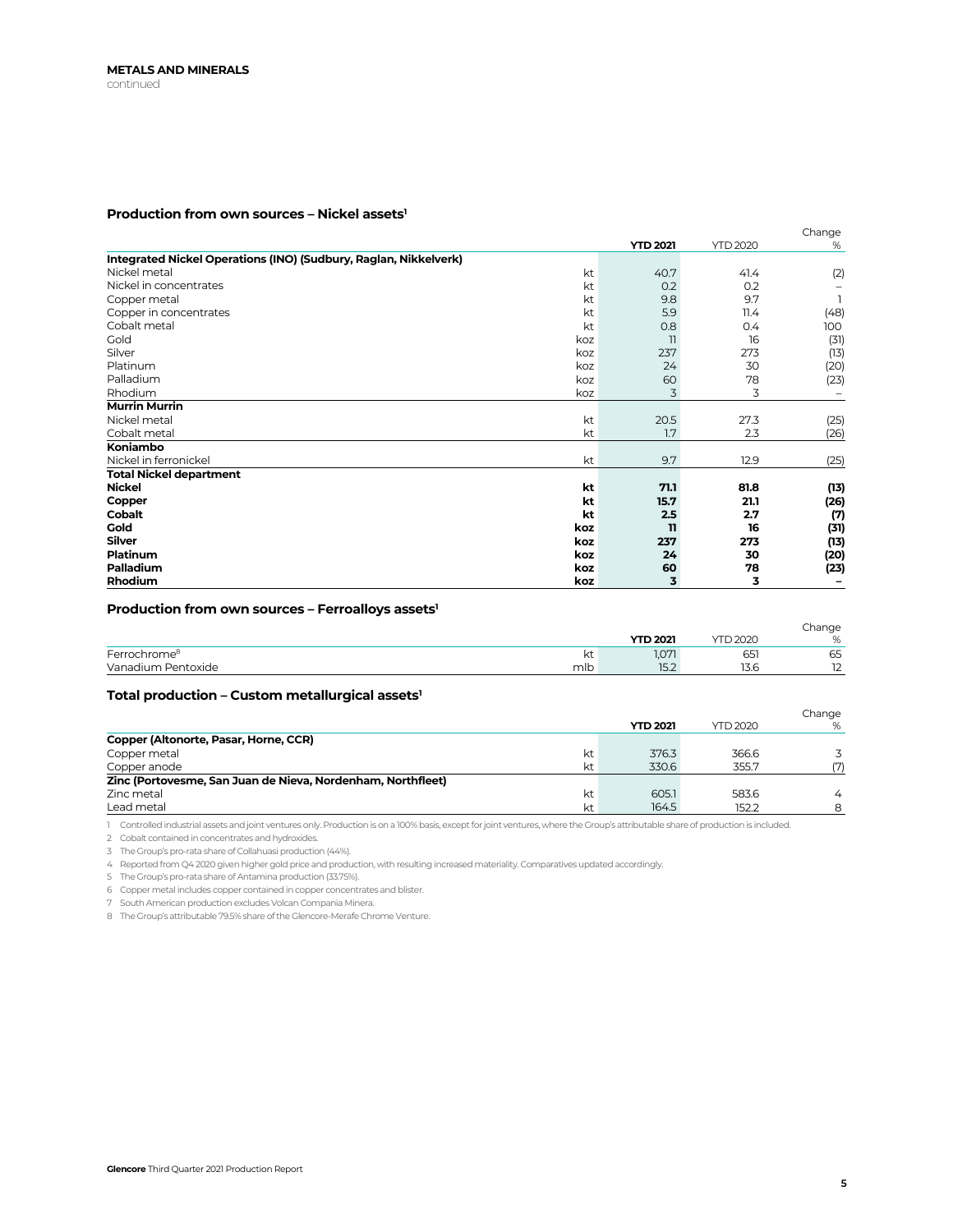# **OPERATING HIGHLIGHTS**

# **Copper assets**

Own sourced copper production of 895,500 tonnes was 39,200 tonnes (4%) below the comparable 2020 period, reflecting lower mined grades at various operations. Approximately half this variance relates to lower copper by-product at non-Copper department assets.

### **African Copper**

Mopani was sold with effect from 31 March 2021, substantially explaining the 12,000 tonnes (5%) period on period reduction to 209,900 tonnes of own sourced copper. Katanga production of 203,400 tonnes was in line with the comparable 2020 period.

Cobalt production of 20,900 tonnes was 2,000 tonnes (11%) higher than the comparable 2020 period, reflecting a contribution of 2,100 tonnes from Mutanda.

### **Collahuasi**

Attributable copper production of 211,200 tonnes was 6,400 tonnes (3%) lower than the comparable 2020 period, reflecting expected lower copper grades partly offset by stronger mining and milling rates.

#### **Antamina**

The base period was impacted by operational suspensions in April/May 2020 as part of Peru's restrictions to control Covid-19.

Attributable copper production of 111,300 tonnes was therefore 24,300 tonnes (28%) higher than the comparable 2020 period and attributable zinc production of 119,100 tonnes was 21,600 tonnes (22%) higher.

#### **Other South America**

Copper production of 173,100 tonnes was 17,100 tonnes (9%) lower than the comparable 2020 period, reflecting expected lower copper grades at Antapaccay and temporarily reduced production at Lomas Bayas due to short-term leach pad issues, now rectified.

#### **Australia**

Own sourced copper production of 129,300 tonnes was 9,100 tonnes (7%) lower than the comparable 2020 period, reflecting temporary lower grades on account of mine sequencing at Cobar and geotechnical challenges at Mount Isa.

#### **Custom metallurgical assets**

Copper cathode production of 376,300 tonnes was in line with the comparable 2020 period.

Copper anode production of 330,600 tonnes was 25,100 tonnes (7%) down on the comparable 2020 period, mainly reflecting scheduled maintenance at Altonorte in July 2021.

### **Zinc assets**

Own sourced zinc production of 855,800 tonnes was in line with the comparable 2020 period. Recovery from 2020 Covid restrictions was offset by temporarily lower Kazzinc production pending the ramp-up of the recently commissioned Zhairem mine.

### **Kazzinc**

Own sourced zinc production of 105,200 tonnes was 23,600 tonnes (18%) lower than the comparable 2020 period, reflecting lower expected grades from Maleevsky mine (also affecting lead and copper noted below). Total smelter utilisation, including third party material, was 4% down on the comparable 2020 period.

Own sourced lead production of 14,900 tonnes was 3,100 tonnes (17%) lower than the comparable 2020 period, and own sourced copper production of 18,300 tonnes was 9,800 tonnes (35%) down, mainly reflecting Maleevsky's progression as the mine depletes.

Own sourced gold production of 432,000 ounces was 37,000 ounces (8%) lower than the comparable 2020 period, mainly reflecting lower expected grades at Vasilkovsky.

The new Zhairem zind/lead mine was commissioned in May 2021, with steady-state production expected by Q2 2022.

#### **Australia**

Zinc production of 461,800 tonnes was broadly in line with the comparable 2020 period.

Lead production of 147,900 tonnes was 15,000 tonnes (9%) down on the comparable 2020 period, reflecting expected changes in Mount Isa grades.

### **North America**

Zinc production of 75,400 tonnes was 13,100 tonnes (15%) lower than the comparable 2020 period, reflecting the reducing production profile of both assets as they near end of mine life.

### **South America**

Operations were heavily impacted by Covid-related suspensions in H1 2020. Accordingly, zinc production of 94,300 tonnes was up 17,900 tonnes (23%) on the comparable 2020 period.

### **European custom metallurgical assets**

Zinc metal production of 605,100 tonnes was modestly higher than the comparable 2020 period.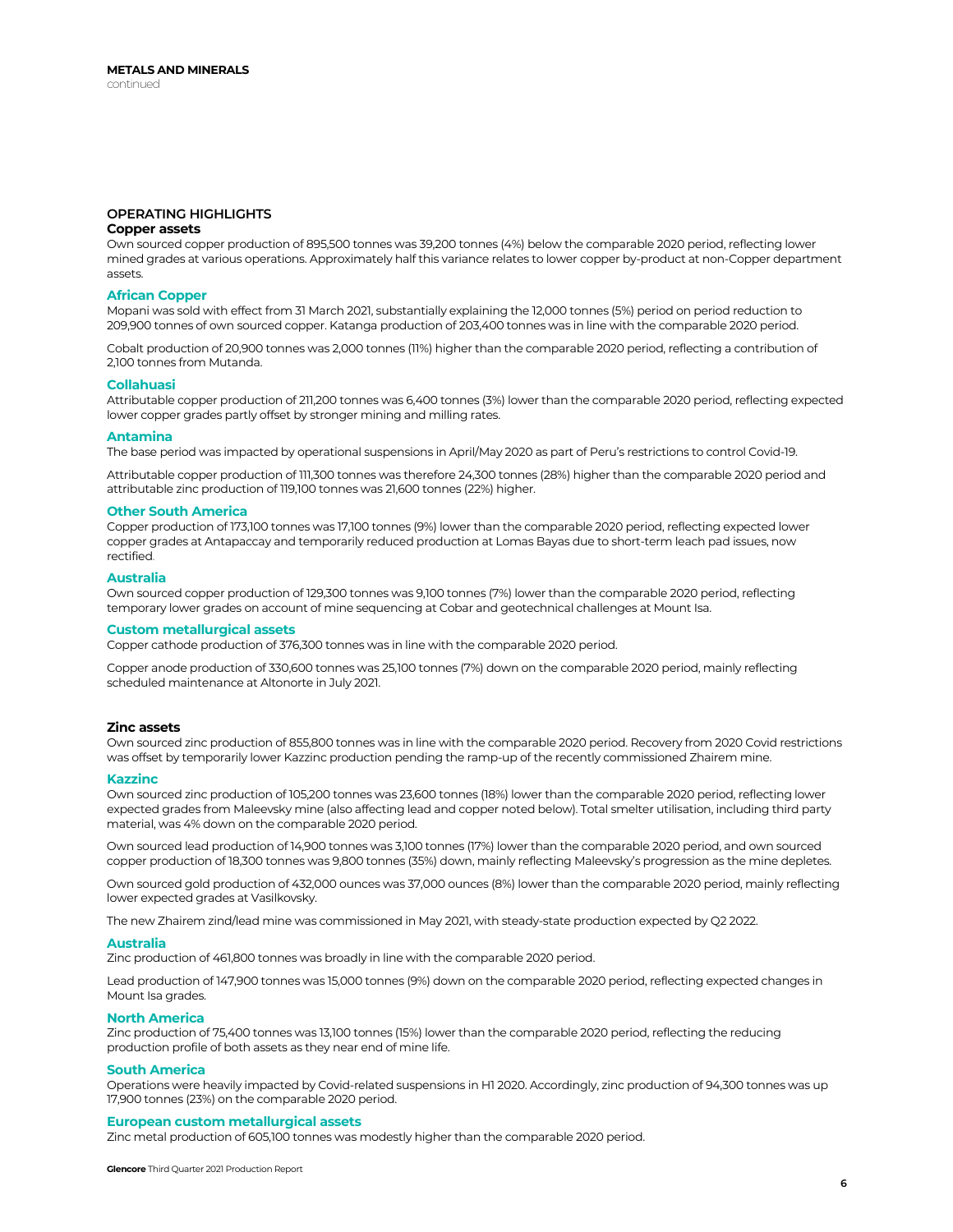Lead metal production of 164,500 tonnes was 12,300 tonnes (8%) higher than the comparable 2020 period, mainly due to the contribution of the Nordenham Metall lead smelter that was acquired in September 2021 (11,200 tonnes).

### **Nickel assets**

Own sourced nickel production of 71,100 tonnes was 10,700 tonnes (13%) lower than the comparable 2020 period due to planned maintenance at Murrin Murrin and various operating issues at Koniambo.

### **Integrated Nickel Operations (INO)**

Own sourced nickel production was in line with the comparable 2020 period.

### **Murrin Murrin**

The plant's periodic major statutory maintenance shut was carried out across five weeks in May and June 2021, largely accounting for own sourced nickel production of 20,500 tonnes being 6,800 tonnes (25%) down on the comparable 2020 period.

### **Koniambo**

Following the previously reported slag leak at furnace #2, repairs were completed during Q3. The restart is progressing, however Covid-related staffing and community challenges have largely limited overall metallurgical operations to one production line.

Nickel production of 9,700 tonnes was 3,200 tonnes (25%) lower than the comparable 2020 period.

### **Ferroalloys assets**

Attributable ferrochrome production of 1,071,000 tonnes was 420,000 tonnes (65%) higher than the comparable 2020 period, reflecting that operations were suspended for much of Q2 2020 due to the South African national lockdown, with a period of rampup thereafter.

Vanadium pentoxide production of 15.2 million pounds was 1.6 million pounds (12%) higher than the comparable 2020 period, also reflecting the national lockdown in the base period.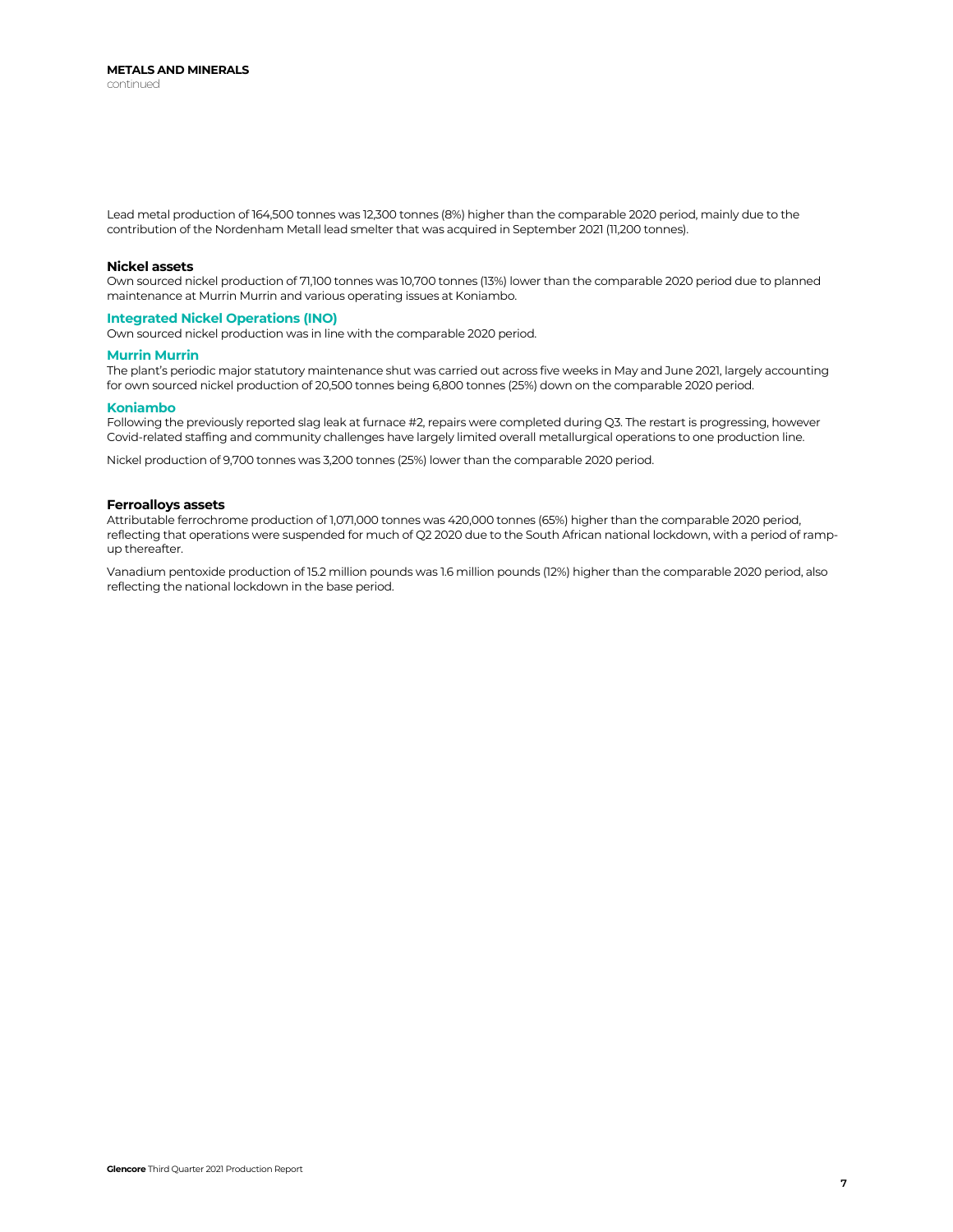# ENERGY PRODUCTS

### Coal assets<sup>1</sup>

|                                       |    | <b>YTD 2021</b> | <b>YTD 2020</b> | Change % |
|---------------------------------------|----|-----------------|-----------------|----------|
| Australian coking coal                | mt | 6.6             | 5.6             | 18       |
| Australian semi-soft coal             | mt | 3.5             | 3.6             | (3)      |
| Australian thermal coal (export)      | mt | 40.5            | 42.9            | (6)      |
| Australian thermal coal (domestic)    | mt | 4.2             | 4.9             | (14)     |
| South African thermal coal (export)   | mt | 11.6            | 11.5            |          |
| South African thermal coal (domestic) | mt | 4.3             | 7.4             | (42)     |
| Cerrejón <sup>2</sup>                 | mt | 5.6             | 3.8             | 47       |
| Prodeco                               | mt |                 | 3.8             | (100)    |
| <b>Total Coal department</b>          | mt | 76.3            | 83.5            | (9)      |

### **Oil assets**

|                                            |      | <b>YTD 2021</b> | <b>YTD 2020</b> | Change % |
|--------------------------------------------|------|-----------------|-----------------|----------|
| <b>Glencore entitlement interest basis</b> |      |                 |                 |          |
| Equatorial Guinea                          | kboe | 3,323           | 1.615           | 106      |
| Chad                                       | kbbl |                 | 1.112           | (100)    |
| Cameroon                                   | kbbl | 822             | 633             | 30       |
| <b>Total Oil department</b>                | kboe | 4.145           | 3,360           | 23       |

1 Controlled industrial assets and joint ventures only. Production is on a 100% basis, except for joint ventures, where the Group's attributable share of production is included.

2 The Group's pro-rata share of Cerrejón production (33.3%).

# **OPERATING HIGHLIGHTS**

# **Coal assets**

Coal production of 76.3 million tonnes was 7.2 million tonnes (9%) lower than the comparable 2020 period, reflecting a full period of Prodeco care and maintenance, the progressive recovery from the market-related reductions across the Australian portfolio initiated in H2 2020 and lower domestic production/demand in South Africa.

### **Australian coking**

Production of 6.6 million tonnes was 1.0 million tonnes (18%) higher than the comparable 2020 period, mainly reflecting additional metallurgical-quality material from Collinsville.

### **Australian thermal and semi-soft**

Production of 48.2 million tonnes was 3.2 million tonnes (6%) lower than the comparable 2020 period, mainly reflecting the residual impact of market-related supply reductions initiated in H2 2020. Sequential quarterly production increased by 15%, reflecting a recovery from such declines.

### **South African thermal**

Production of 15.9 million tonnes was 3.0 million tonnes (16%) lower than the comparable 2020 period, reflecting lower domestic production on account of weaker local demand conditions and curtailments where required to match reduced export rail capacity.

### **Cerrejón**

Attributable production of 5.6 million tonnes was 1.8 million tonnes (47%) higher than the comparable 2020 period, mainly reflecting a Covid-related temporary suspension in the base period.

### **Oil assets**

### **Exploration and production**

Entitlement interest oil production of 4.1 million barrels of oil equivalent (boe) was 0.8 million boe (23%) higher than the comparable 2020 period. This mainly reflects the gas phase of a project in Equatorial Guinea that commenced in February 2021, and a full period contribution from the new Cameroon well. The Chad fields remained on care and maintenance throughout 2021.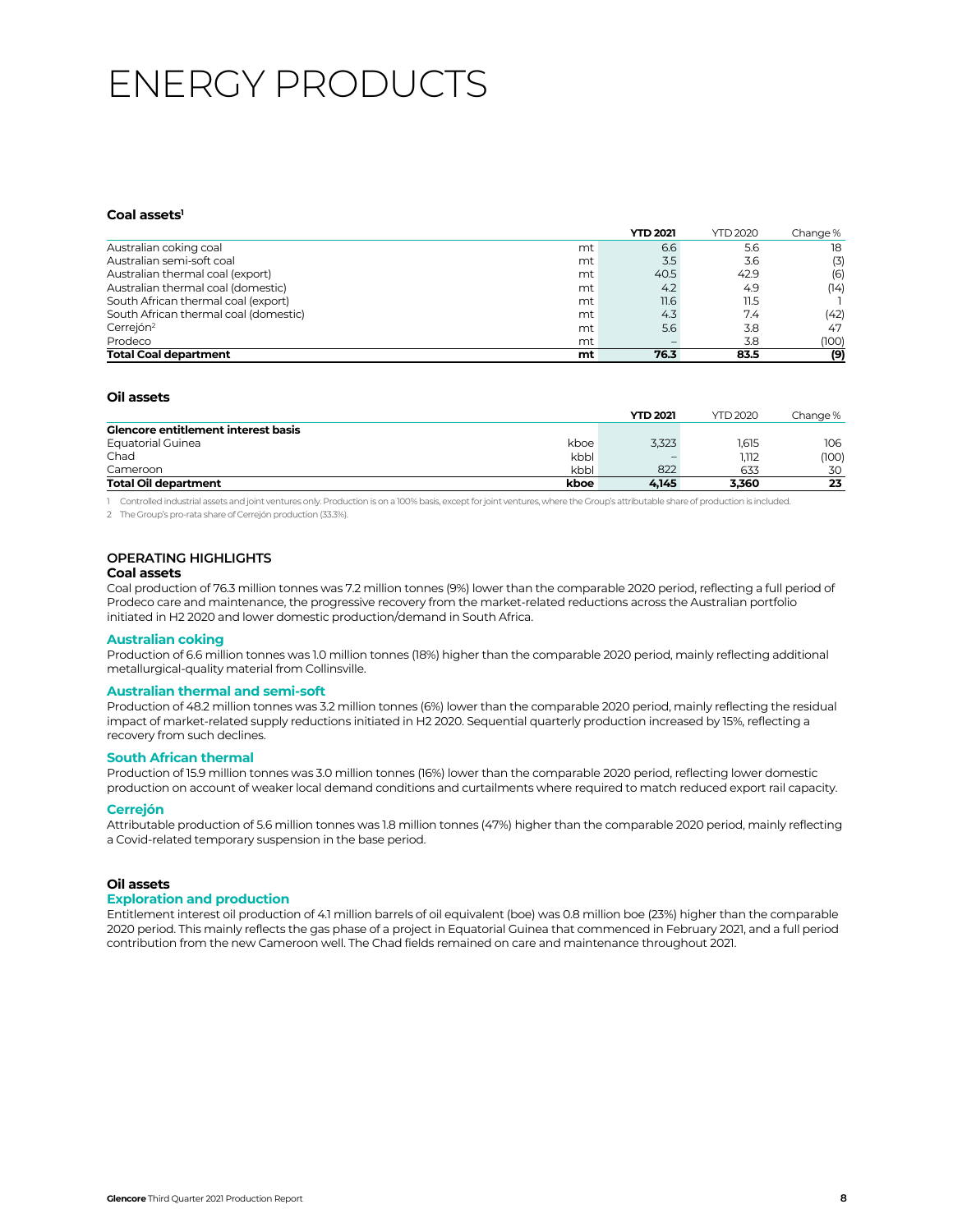# SELECT AVERAGE COMMODITY PRICES

### **MARKET CONDITIONS Select average commodity prices**

|                                                                         | <b>YTD 2021</b> | <b>YTD 2020</b> | Change in<br>average% |
|-------------------------------------------------------------------------|-----------------|-----------------|-----------------------|
| S&P GSCI Industrial Metals Index                                        | 446             | 303             | 47                    |
| S&P GSCI Energy Index                                                   | 219             | 135             | 62                    |
| LME (cash) copper price $(\frac{2}{3})$ t)                              | 9,190           | 5,852           | 57                    |
| LME (cash) zinc price $($/t)$                                           | 2,886           | 2.148           | 34                    |
| LME (cash) lead price $(\frac{4}{3})$                                   | 2.160           | 1.801           | 20                    |
| LME (cash) nickel price (\$/t)                                          | 18,034          | 13,081          | 38                    |
| Gold price (\$/oz)                                                      | 1,800           | 1,737           | 4                     |
| Silver price (\$/oz)                                                    | 26              | 19              | 37                    |
| Metal Bulletin cobalt standard grade, in-warehouse Rotterdam (\$/lb)    | 22              | 15              | 47                    |
| Ferro-chrome 50% Cr import, CIF main Chinese ports, contained Cr (¢/lb) | 108             | 70              | 54                    |
| Iron ore (Platts 62% CFR North China) price (\$/DMT)                    | 173             | 97              | 78                    |
| Coal API4 $(S/t)$                                                       | 111             | 62              | 79                    |
| Coal Newcastle (6,000) (\$/t)                                           | 122             | 59              | 107                   |
| Oil price - Brent (\$/bbl)                                              | 68              | 43              | 58                    |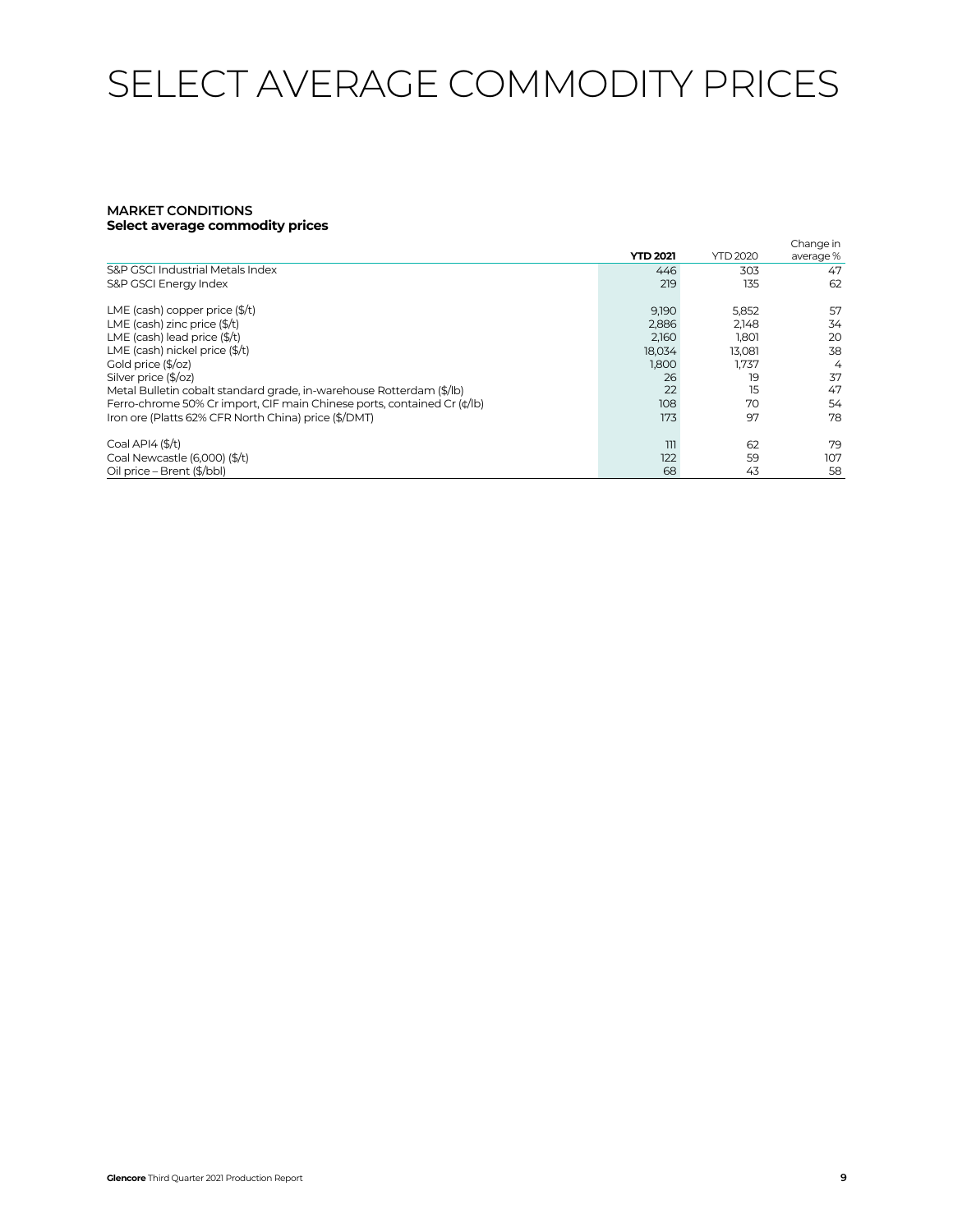# PRODUCTION BY QUARTER – Q3 2020 TO Q3 2021

### **Metals and minerals**

# **PRODUCTION FROM OWN SOURCES – TOTAL1**

|                                  |      | Q3<br>2020 | Q4<br>2020 | Q1<br>2021 | Q <sub>2</sub><br>2021 | Q3<br>2021 | YTD<br>2021 | YTD<br>2020 | Change<br>YTD 21 vs<br><b>YTD 20</b><br>% | Change<br>Q3 21 vs<br>Q3 20<br>% |
|----------------------------------|------|------------|------------|------------|------------------------|------------|-------------|-------------|-------------------------------------------|----------------------------------|
| Copper                           | kt   | 346.6      | 323.4      | 301.2      | 296.8                  | 297.5      | 895.5       | 934.7       | (4)                                       | (14)                             |
| Cobalt                           | kt   | 7.3        | 5.8        | 6.8        | 8.0                    | 8.6        | 23.4        | 21.6        | 8                                         | 18                               |
| Zinc                             | kt   | 310.0      | 310.3      | 282.6      | 299.2                  | 274.0      | 855.8       | 860.1       | $\overline{\phantom{a}}$                  | (12)                             |
| Lead                             | kt   | 66.4       | 65.1       | 55.3       | 61.7                   | 56.4       | 173.4       | 194.3       | (11)                                      | (15)                             |
| Nickel                           | kt   | 26.6       | 28.4       | 25.2       | 22.5                   | 23.4       | 71.1        | 81.8        | (13)                                      | (12)                             |
| Gold                             | koz  | 244        | 261        | 224        | 199                    | 170        | 593         | 655         | (9)                                       | (30)                             |
| Silver                           | koz  | 9,035      | 9.546      | 7,761      | 8,223                  | 7,810      | 23,794      | 23,220      |                                           | (14)                             |
| Ferrochrome                      | kt   | 185        | 378        | 399        | 374                    | 298        | 1.071       | 651         | 65                                        | 61                               |
| Coal                             | mt   | 25.4       | 22.7       | 24.5       | 24.2                   | 27.6       | 76.3        | 83.5        | (9)                                       | 9                                |
| Oil (entitlement interest basis) | kbbl | 748        | 584        | 1,071      | I,486                  | ,588       | 4,145       | 3,360       | 23                                        | 112                              |

# **PRODUCTION FROM OWN SOURCES – COPPER ASSETS1**

|                         |                                                      |     | Q <sub>3</sub><br>2020 | Q <sub>4</sub><br>2020 | Q <sub>1</sub><br>2021 | Q2<br>2021               | Q <sub>3</sub><br>2021 | <b>YTD</b><br>2021 | <b>YTD</b><br>2020       | Change<br>2021 vs<br>2020<br>% | Change<br>Q3 21 vs<br>Q3 20<br>% |
|-------------------------|------------------------------------------------------|-----|------------------------|------------------------|------------------------|--------------------------|------------------------|--------------------|--------------------------|--------------------------------|----------------------------------|
|                         | African Copper (Katanga, Mutanda, Mopani)            |     |                        |                        |                        |                          |                        |                    |                          |                                |                                  |
| Katanga                 | Copper metal                                         | kt  | 67.5                   | 68.8                   | 64.3                   | 67.3                     | 71.8                   | 203.4              | 201.9                    |                                | 6                                |
|                         | Cobalt <sup>2</sup>                                  | kt  | 6.4                    | 5.0                    | 5.8                    | 6.1                      | 6.9                    | 18.8               | 18.9                     | (1)                            | 8                                |
| Mutanda                 | Cobalt <sup>2</sup>                                  | kt  |                        | ٠                      |                        | 1.1                      | 1.0                    | 2.1                | $\overline{\phantom{0}}$ | $\overline{\phantom{0}}$       | n.m.                             |
| Mopani                  | Copper metal                                         | kt  | 13.3                   | 10.3                   | 6.5                    | $\overline{\phantom{a}}$ | $\qquad \qquad -$      | 6.5                | 20.0                     | (68)                           | n.m.                             |
|                         | <b>Total Copper metal</b>                            | kt  | 80.8                   | 79.1                   | 70.8                   | 67.3                     | 71.8                   | 209.9              | 221.9                    | (5)                            | (11)                             |
|                         | <b>Total Cobalt<sup>2</sup></b>                      | kt  | 6.4                    | 5.0                    | 5.8                    | 7.2                      | 7.9                    | 20.9               | 18.9                     | 11                             | 23                               |
| Collahuasi <sup>3</sup> | <b>Copper in concentrates</b>                        | kt  | 75.5                   | 59.2                   | 71.7                   | 74.2                     | 65.3                   | 211.2              | 217.6                    | (3)                            | (14)                             |
|                         | <b>Silver in concentrates</b>                        | koz | 1.155                  | 893                    | 1.081                  | 1,170                    | 978                    | 3.229              | 3,068                    | 5                              | (15)                             |
|                         | Gold in concentrates <sup>4</sup>                    | koz | 18                     | 9                      | 10                     | 12                       | $\mathbf{u}$           | 33                 | 44                       | (25)                           | (39)                             |
| Antamina <sup>5</sup>   | Copper in concentrates                               | kt  | 36.1                   | 40.7                   | 35.8                   | 37.4                     | 38.1                   | 111.3              | 87.0                     | 28                             | 6                                |
|                         | <b>Zinc in concentrates</b>                          | kt  | 44.2                   | 44.9                   | 38.0                   | 42.2                     | 38.9                   | 119.1              | 97.5                     | 22                             | (12)                             |
|                         | <b>Silver in concentrates</b>                        | koz | 1,516                  | 2,017                  | 1,577                  | 1.558                    | 1.548                  | 4,683              | 3,518                    | 33                             | $\overline{2}$                   |
|                         | <b>Other South America (Antapaccay, Lomas Bayas)</b> |     |                        |                        |                        |                          |                        |                    |                          |                                |                                  |
| Antapaccay              | Copper in concentrates                               | kt  | 53.0                   | 51.5                   | 43.5                   | 40.5                     | 41.3                   | 125.3              | 134.1                    | (7)                            | (22)                             |
|                         | Gold in concentrates                                 | koz | 24                     | 32                     | 28                     | 24                       | 16                     | 68                 | 58                       | 17                             | (33)                             |
|                         | Silver in concentrates                               | koz | 378                    | 355                    | 327                    | 303                      | 336                    | 966                | 943                      | $\overline{2}$                 | (11)                             |
| Lomas Bayas             | Copper metal                                         | kt  | 19.2                   | 18.0                   | 15.8                   | 16.4                     | 15.6                   | 47.8               | 56.1                     | (15)                           | (19)                             |
|                         | <b>Total Copper metal</b>                            | kt  | 19.2                   | 18.0                   | 15.8                   | 16.4                     | 15.6                   | 47.8               | 56.1                     | (15)                           | (19)                             |
|                         | <b>Total Copper in concentrates</b>                  | kt  | 53.0                   | 51.5                   | 43.5                   | 40.5                     | 41.3                   | 125.3              | 134.1                    | (7)                            | (22)                             |
|                         | <b>Total Gold in concentrates</b>                    |     |                        |                        |                        |                          |                        |                    |                          |                                |                                  |
|                         | and in doré                                          | koz | 24                     | 32                     | 28                     | 24                       | 16                     | 68                 | 58                       | 17                             | (33)                             |
|                         | <b>Total Silver in concentrates</b>                  |     |                        |                        |                        |                          |                        |                    |                          |                                |                                  |
|                         | and in doré                                          | koz | 378                    | 355                    | 327                    | 303                      | 336                    | 966                | 943                      | $\overline{2}$                 | (11)                             |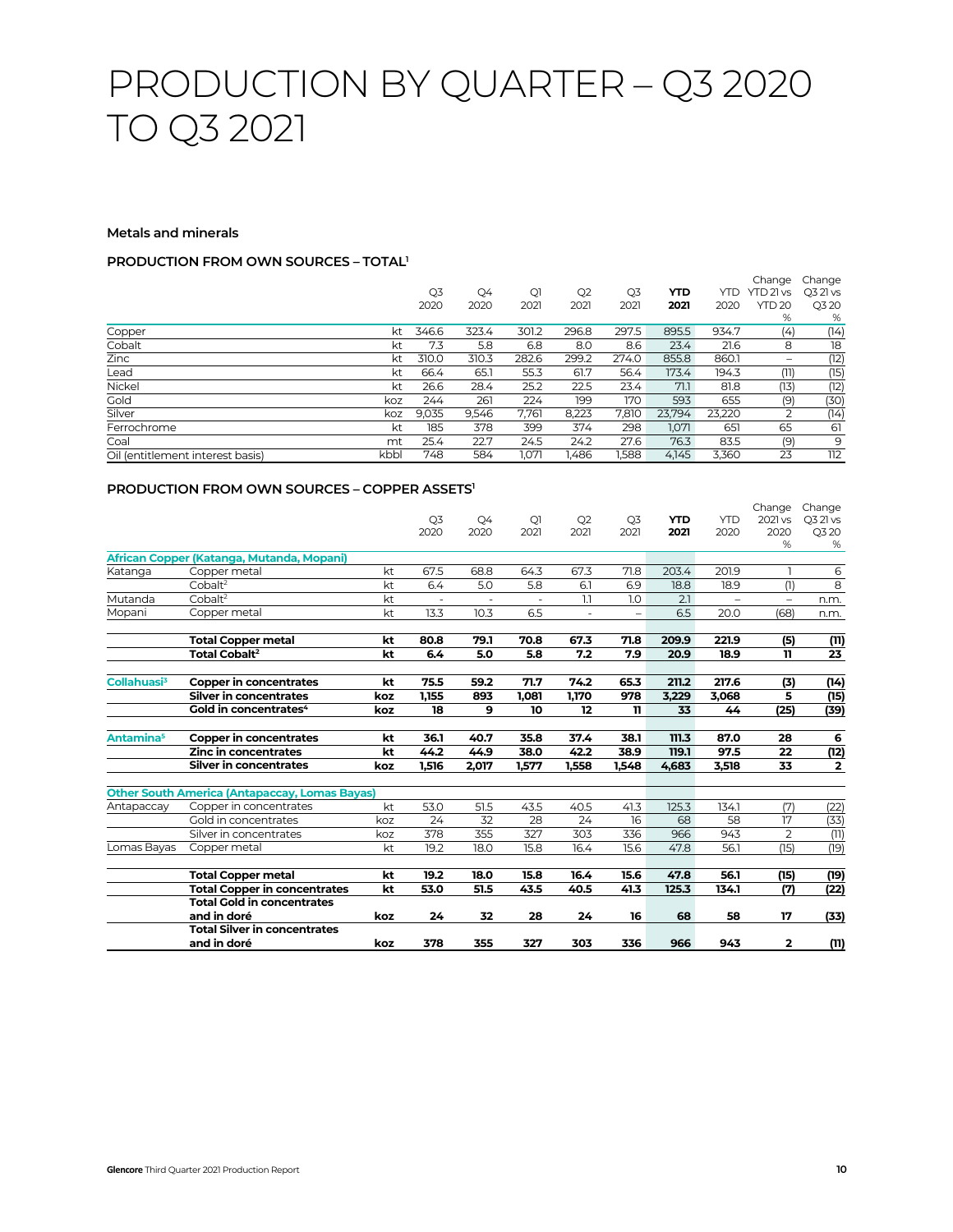# **PRODUCTION FROM OWN SOURCES – COPPER ASSETS' CONTINUED**

|       |                                                                                   |     |       |       |                |       |                |            |            | Change         | Change   |
|-------|-----------------------------------------------------------------------------------|-----|-------|-------|----------------|-------|----------------|------------|------------|----------------|----------|
|       |                                                                                   |     | Q3    | Q4    | Q <sub>1</sub> | Q2    | Q <sub>3</sub> | <b>YTD</b> | <b>YTD</b> | 2021 vs        | Q3 21 vs |
|       |                                                                                   |     | 2020  | 2020  | 2021           | 2021  | 2021           | 2021       | 2020       | 2020           | Q3 20    |
|       |                                                                                   |     |       |       |                |       |                |            |            | %              | %        |
|       | Australia (Mount Isa, Ernest Henry, Townsville, Cobar)                            |     |       |       |                |       |                |            |            |                |          |
|       | Mount Isa, Ernest Henry, Townsville, Cobar                                        |     |       |       |                |       |                |            |            |                |          |
|       | Copper metal                                                                      | kt  | 40.5  | 33.9  | 30.9           | 31.6  | 38.1           | 100.6      | 104.9      | (4)            | (6)      |
|       | Gold                                                                              | koz | 22    | 25    | 18             | 21    | 10             | 49         | 68         | (28)           | (55)     |
|       | Silver                                                                            | koz | 208   | 226   | 169            | 161   | 210            | 540        | 529        | $\overline{2}$ |          |
|       | Mount Isa, Ernest Henry, Townsville - total production including third party feed |     |       |       |                |       |                |            |            |                |          |
|       | Copper metal                                                                      | kt  | 59.7  | 54.5  | 54.2           | 55.5  | 65.2           | 174.9      | 162.7      | 7              | 9        |
|       | Gold                                                                              | koz | 45    | 41    | 41             | 43    | 35             | <b>119</b> | 117        | $\overline{2}$ |          |
|       | Silver                                                                            |     |       |       |                |       |                |            |            | 8              | (22)     |
|       |                                                                                   | koz | 393   | 372   | 323            | 366   | 440            | 1,129      | 1,045      |                | 12       |
| Cobar | Copper in concentrates                                                            | kt  | 10.7  | 12.7  | 8.9            | 10.3  | 9.5            | 28.7       | 33.5       | (14)           | (11)     |
|       | Silver in concentrates                                                            | koz | 129   | 144   | 95             | 111   | 117            | 323        | 372        | (13)           | (9)      |
|       | <b>Total Copper metal</b>                                                         | kt  | 40.5  | 33.9  | 30.9           | 31.6  | 38.1           | 100.6      | 104.9      | (4)            | (6)      |
|       | <b>Total Copper in concentrates</b>                                               | kt  | 10.7  | 12.7  | 8.9            | 10.3  | 9.5            | 28.7       | 33.5       | (14)           | (11)     |
|       | <b>Total Gold</b>                                                                 | koz | 22    | 25    | 18             | 21    | 10             | 49         | 68         | (28)           | (55)     |
|       | <b>Total Silver</b>                                                               | koz | 337   | 370   | 264            | 272   | 327            | 863        | 901        | (4)            | (3)      |
|       | <b>Total Copper department</b>                                                    |     |       |       |                |       |                |            |            |                |          |
|       | Copper                                                                            | kt  | 315.8 | 295.1 | 277.4          | 277.7 | 279.7          | 834.8      | 855.1      | (2)            | (11)     |
|       | <b>Cobalt</b>                                                                     | kt  | 6.4   | 5.0   | 5.8            | 7.2   | 7.9            | 20.9       | 18.9       | 11             | 23       |
|       | Zinc                                                                              | kt  | 44.2  | 44.9  | 38.0           | 42.2  | 38.9           | 119.1      | 97.5       | 22             | (12)     |
|       | Gold                                                                              | koz | 64    | 66    | 56             | 57    | 37             | 150        | 170        | (12)           | (42)     |
|       | <b>Silver</b>                                                                     | koz | 3,386 | 3.635 | 3,249          | 3,303 | 3,189          | 9.741      | 8,430      | 16             | (6)      |
|       |                                                                                   |     |       |       |                |       |                |            |            |                |          |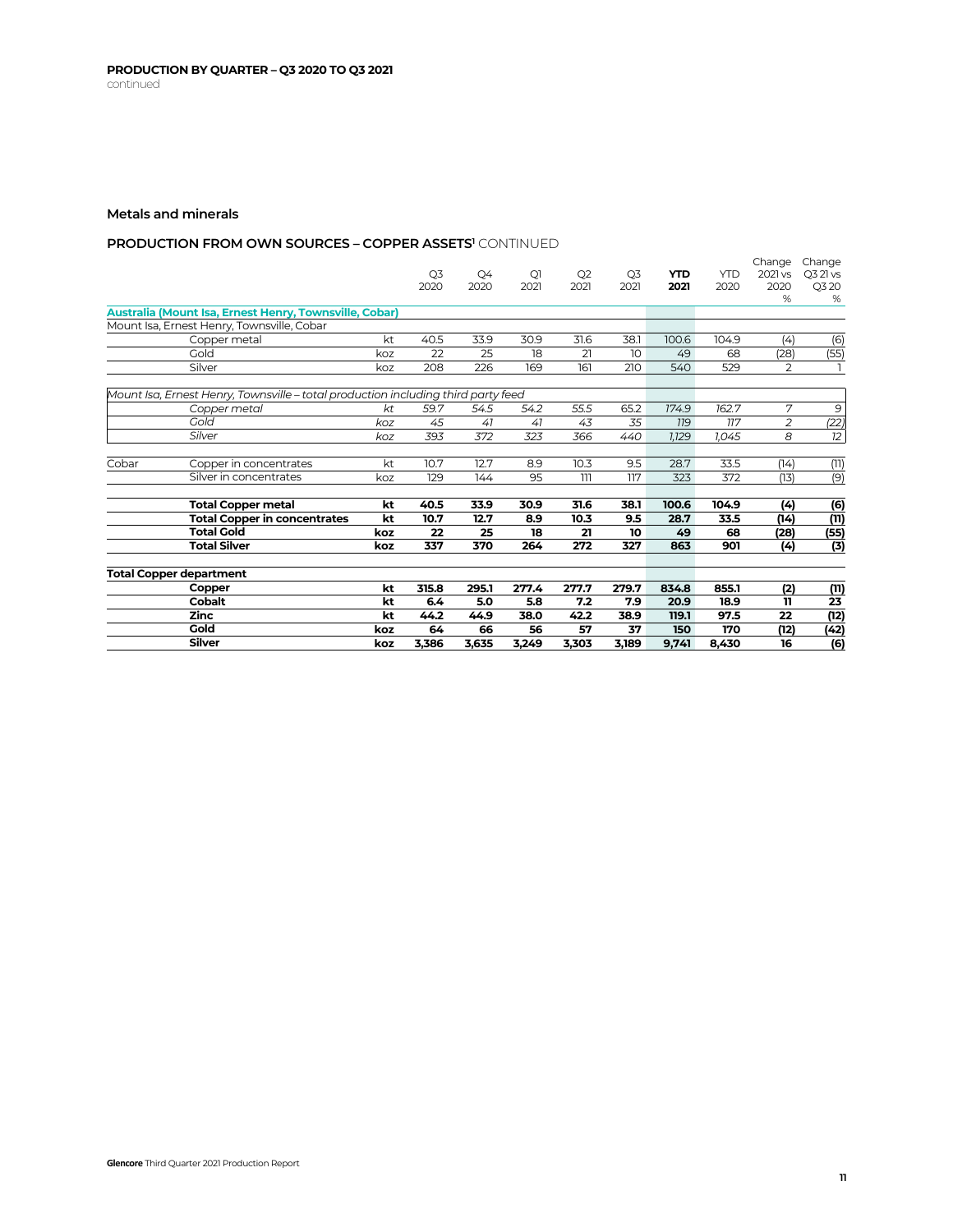# **PRODUCTION FROM OWN SOURCES – ZINC ASSETS1**

|                | <b>Total Silver in concentrates</b>                    | koz        | 679         | 517        | 362            | 405        | 309        | 1,076        | 1,608       | (33)           | (54)           |
|----------------|--------------------------------------------------------|------------|-------------|------------|----------------|------------|------------|--------------|-------------|----------------|----------------|
|                | <b>Total Copper in concentrates</b>                    | kt         | 12.5        | 11.4       | 9.2            | 8.4        | 7.9        | 25.5         | 29.3        | (13)           | (37)           |
|                | <b>Total Zinc in concentrates</b>                      | kt         | 31.1        | 26.2       | 26.4           | 26.8       | 22.2       | 75.4         | 88.5        | (15)           | (29)           |
|                |                                                        |            |             |            |                |            |            |              |             |                |                |
|                | Silver in concentrates                                 | koz        | 679         | 517        | 362            | 405        | 309        | 1.076        | 1,608       | (33)           | (54)           |
|                | Copper in concentrates                                 | kt         | 71.7        | 9.5        | 7.6            | 6.8        | 5.7        | 20.1         | 24.5        | (18)           | (49)           |
| Kidd           | Zinc in concentrates                                   | kt         | 18.7        | 12.7       | 12.3           | 15.8       | 9.9        | 38.0         | 49.8        | (24)           | (47)           |
|                | Copper in concentrates                                 | kt         | 1.4         | 1.9        | 1.6            | 1.6        | 2.2        | 5.4          | 4.8         | 13             | 57             |
| Matagami       | North America (Matagami, Kidd)<br>Zinc in concentrates | kt         | 12.4        | 13.5       | 14.1           | 11.0       | 12.3       | 37.4         | 38.7        | (3)            | (1)            |
|                |                                                        |            |             |            |                |            |            |              |             |                |                |
|                | <b>Total Silver in concentrates</b>                    | koz        | 1,832       | 1.782      | 1,446          | 1.898      | 1,706      | 5,050        | 5,622       | (10)           | (7)            |
|                | <b>Total Lead in concentrates</b>                      | kt         | 54.8        | 53.9       | 47.1           | 53.6       | 47.2       | 147.9        | 162.9       | (9)            | (14)           |
|                | <b>Total Zinc in concentrates</b>                      | kt         | 157.1       | 164.6      | 148.5          | 160.6      | 152.7      | 461.8        | 468.9       | (2)            | (3)            |
|                | Silver in concentrates                                 | koz        | 315         | 487        | 270            | 471        | 460        | 1,201        | 1.127       | 7              | 46             |
|                | Lead in concentrates                                   | kt         | 11.2        | 15.0       | 10.9           | 14.2       | 14.4       | 39.5         | 39.9        | (1)            | 29             |
|                | McArthur River Zinc in concentrates                    | kt         | 65.8        | 76.4       | 63.5           | 74.2       | 69.9       | 207.6        | 202.9       | 2              | 6              |
|                | Silver in concentrates                                 | koz        | 1,517       | 1.295      | 1,176          | 1,427      | 1,246      | 3.849        | 4,495       | (14)           | (18)           |
|                | Lead in concentrates                                   | kt         | 43.6        | 38.9       | 36.2           | 39.4       | 32.8       | 108.4        | 123.0       | (12)           | (25)           |
| Mount Isa      | Zinc in concentrates                                   | kt         | 91.3        | 88.2       | 85.0           | 86.4       | 82.8       | 254.2        | 266.0       | (4)            | (9)            |
|                | <b>Australia (Mount Isa, McArthur River)</b>           |            |             |            |                |            |            |              |             |                |                |
|                | Silver                                                 | koz        | 5,631       | 6,399      | 5,759          | 5,132      | 5,185      | 16,076       | 15,741      | $\overline{c}$ | $\overline{8}$ |
|                | Gold                                                   | koz        | 256         | 294        | 233            | 211        | 212        | 656          | 671         | (2)            | (17)           |
|                | Copper metal                                           | kt         | 16.9        | 14.7       | 15.2           | 77.0       | 10.1       | 36.3         | 46.0        | (21)           | (40)           |
|                | Lead metal                                             | kt         | 29.9        | 30.1       | 28.7           | 26.4       | 27.1       | 82.2         | 94.9        | (13)           | (9)            |
|                | Zinc metal                                             | kt         | 74.1        | 75.2       | 76.2           | 70.6       | 68.2       | 215.0        | 223.0       | (4)            | (8)            |
|                | Kazzinc - total production including third party feed  |            |             |            |                |            |            |              |             |                |                |
|                |                                                        |            |             |            |                |            |            |              |             |                |                |
|                | <b>Silver</b>                                          | koz<br>koz | 1.218       | 1.714      | 816            | 485        | 640        | 1,941        | 2,998       | (8)<br>(35)    | (26)<br>(47)   |
|                | Copper metal <sup>6</sup><br>Gold                      |            | 175         | 190        | 164            | 139        | 129        | 432          | 28.1<br>469 | (35)           | (56)           |
|                | <b>Lead metal</b>                                      | kt<br>kt   | 5.7<br>10.6 | 7.6<br>8.9 | 4.3<br>8.7     | 4.9<br>4.9 | 5.7<br>4.7 | 14.9<br>18.3 | 18.0        | (17)           |                |
|                | <b>Zinc metal</b>                                      | kt         | 43.9        | 38.7       | 37.8           | 33.2       | 34.2       | 105.2        | 128.8       | (18)           | (22)           |
| <b>Kazzinc</b> |                                                        |            |             |            |                |            |            |              |             |                |                |
|                |                                                        |            |             |            |                |            |            |              |             | %              | %              |
|                |                                                        |            | 2020        | 2020       | 2021           | 2021       | 2021       | 2021         | 2020        | 2020           | Q3 20          |
|                |                                                        |            | Q3          | Q4         | Q <sub>1</sub> | Q2         | Q3         | <b>YTD</b>   | <b>YTD</b>  | 2021 vs        | Q3 21 vs       |
|                |                                                        |            |             |            |                |            |            |              |             | Change Change  |                |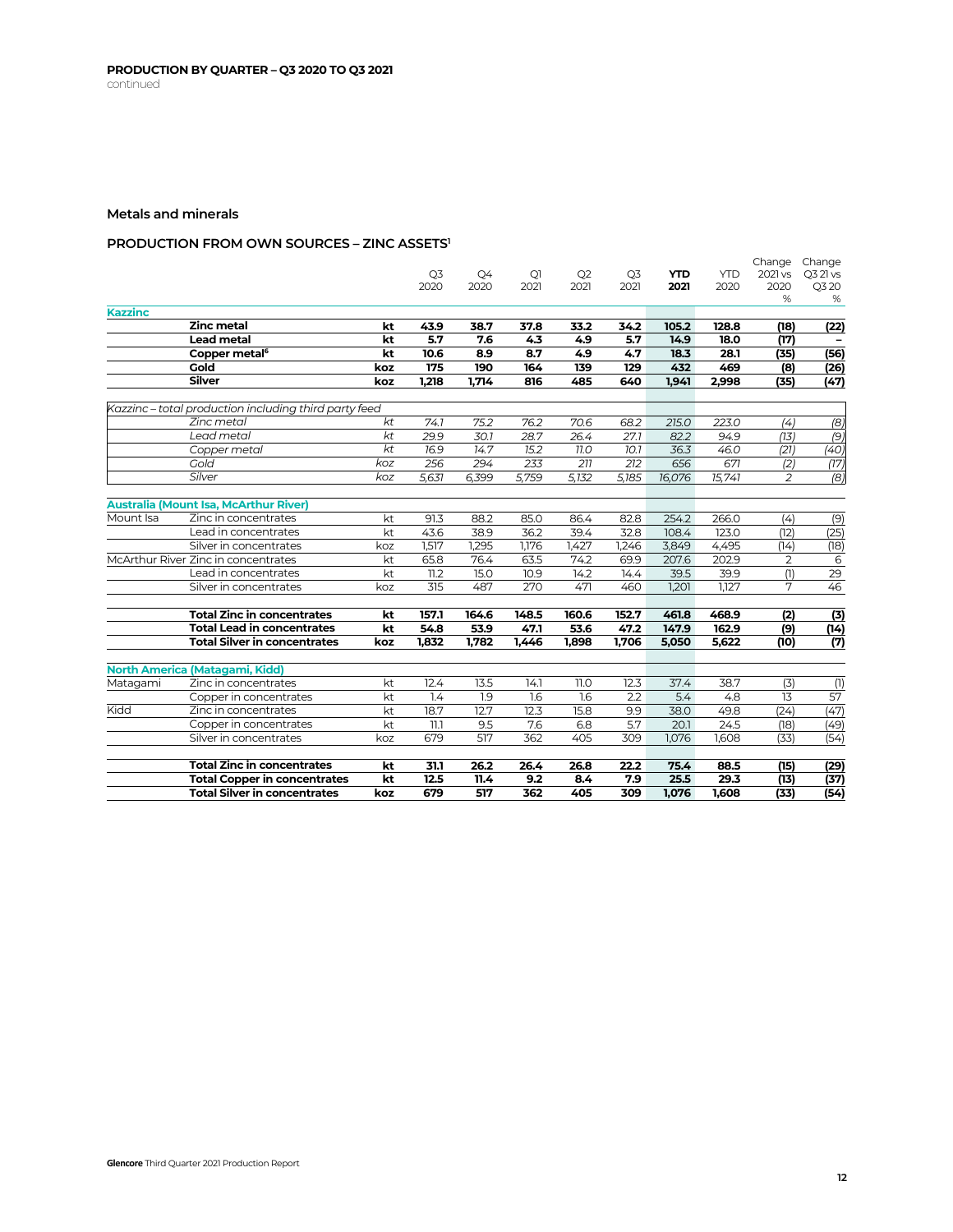# **PRODUCTION FROM OWN SOURCES - ZINC ASSETS<sup>1</sup> CONTINUED**

|                                                                   |     |                |       |       |                |                |        |        | Change  | Change   |
|-------------------------------------------------------------------|-----|----------------|-------|-------|----------------|----------------|--------|--------|---------|----------|
|                                                                   |     | Q <sub>3</sub> | Q4    | Q1    | Q <sub>2</sub> | Q <sub>3</sub> | YTD    | YTD    | 2021 vs | O3 21 vs |
|                                                                   |     | 2020           | 2020  | 2021  | 2021           | 2021           | 2021   | 2020   | 2020    | Q3 20    |
|                                                                   |     |                |       |       |                |                |        |        | %       | %        |
| Other Zinc: South America (Argentina, Bolivia, Peru) <sup>7</sup> |     |                |       |       |                |                |        |        |         |          |
| Zinc in concentrates                                              | kt  | 33.7           | 35.9  | 31.9  | 36.4           | 26.0           | 94.3   | 76.4   | 23      | (23)     |
| <b>Lead in concentrates</b>                                       | kt  | 5.9            | 3.6   | 3.9   | 3.2            | 3.5            | 10.6   | 13.4   | (21)    | (41)     |
| Copper in concentrates                                            | kt  | 0.5            | 0.5   | 0.5   | $0.4^{\circ}$  | 0.3            | 1.2    | 1.1    | 9       | (40)     |
| Silver in concentrates                                            | koz | 1,871          | 1.832 | 1,809 | 2.051          | 1,889          | 5.749  | 4,289  | 34      |          |
| Total Zinc department                                             |     |                |       |       |                |                |        |        |         |          |
| <b>Zinc</b>                                                       | kt  | 265.8          | 265.4 | 244.6 | 257.0          | 235.1          | 736.7  | 762.6  | (3)     | (12)     |
| Lead                                                              | kt  | 66.4           | 65.1  | 55.3  | 61.7           | 56.4           | 173.4  | 194.3  | (11)    | (15)     |
| Copper                                                            | kt  | 23.6           | 20.8  | 18.4  | 13.7           | 12.9           | 45.0   | 58.5   | (23)    | (45)     |
| Gold                                                              | koz | 175            | 190   | 164   | 139            | 129            | 432    | 469    | (8)     | (26)     |
| <b>Silver</b>                                                     | koz | 5,600          | 5,845 | 4,433 | 4.839          | 4.544          | 13,816 | 14,517 | (5)     | (19)     |
|                                                                   |     |                |       |       |                |                |        |        |         |          |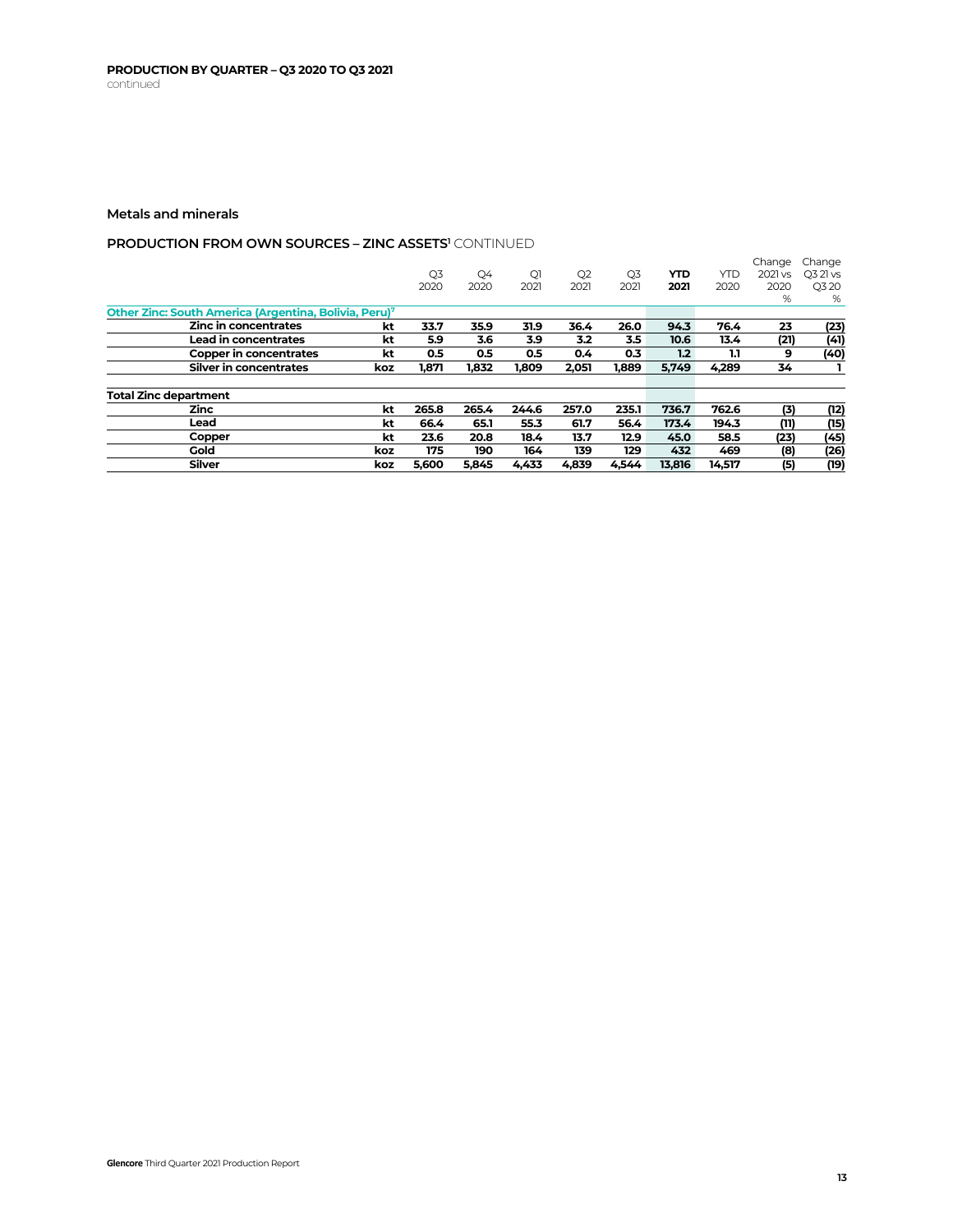# **PRODUCTION FROM OWN SOURCES – NICKEL ASSETS1**

|                                |                                                                                          |          | Q <sub>3</sub>  |                |                  |                |                | <b>YTD</b>              | <b>YTD</b> | Change Change<br>2021 vs | Q3 21 vs                 |
|--------------------------------|------------------------------------------------------------------------------------------|----------|-----------------|----------------|------------------|----------------|----------------|-------------------------|------------|--------------------------|--------------------------|
|                                |                                                                                          |          | 2020            | Q4<br>2020     | Q1<br>2021       | Q2<br>2021     | Q3<br>2021     | 2021                    | 2020       | 2020                     | Q3 20                    |
|                                |                                                                                          |          |                 |                |                  |                |                |                         |            | %                        | %                        |
|                                | <b>Integrated Nickel Operations (Sudbury, Raglan, Nikkelverk)</b>                        |          |                 |                |                  |                |                |                         |            |                          |                          |
|                                | Nickel metal                                                                             | kt       | 13.8            | 15.1           | 14.2             | 13.7           | 12.8           | 40.7                    | 41.4       | (2)                      | (7)                      |
|                                | <b>Nickel in concentrates</b>                                                            | kt       | $\blacksquare$  | 0.2            | 0.1              | $\blacksquare$ | 0.1            | 0.2                     | 0.2        | $\overline{\phantom{a}}$ | n.m.                     |
|                                | <b>Copper metal</b>                                                                      | kt       | 3.4             | 3.8            | 3.4              | 3.2            | 3.2            | 9.8                     | 9.7        | ı                        | (6)                      |
|                                | <b>Copper in concentrates</b>                                                            | kt       | 3.8             | 3.7            | 2.0              | 2.2            | 1.7            | 5.9                     | 11.4       | (48)                     | (55)                     |
|                                | <b>Cobalt metal</b>                                                                      | kt       | 0.2             | 0.2            | 0.4              | 0.2            | 0.2            | 0.8                     | 0.4        | 100                      |                          |
|                                | Gold                                                                                     | koz      | 5               | 5              | 4                | 3              | 4              | $\mathbf{u}$            | 16         | (31)                     | (20)                     |
|                                | <b>Silver</b>                                                                            | koz      | 49              | 66             | 79               | 81             | 77             | 237                     | 273        | (13)                     | 57                       |
|                                | <b>Platinum</b>                                                                          | koz      | 6               | 10             | 10               | 6              | 8              | 24                      | 30         | (20)                     | 33                       |
|                                | Palladium                                                                                | koz      | 21              | 23             | 21               | 18             | 21             | 60                      | 78         | (23)                     | $\overline{\phantom{a}}$ |
|                                | <b>Rhodium</b>                                                                           | koz      | ı               | L.             | $\mathbf{I}$     | ı              | ı              | $\overline{\mathbf{3}}$ | 3          | $\qquad \qquad -$        |                          |
|                                |                                                                                          |          |                 |                |                  |                |                |                         |            |                          |                          |
|                                | Nickel metal                                                                             | kt       | 23.9            | 23.5           | 22.6             | 22.8           | 24.0           | 69.4                    | 67.6       | 3                        |                          |
|                                | Nickel in concentrates                                                                   | kt       | O.7             | O.7            | O.7              | O.7            | $\equiv$       | 0.2                     | 0.3        | (33)                     | (100)                    |
|                                | Copper metal                                                                             | kt       | 5.3             | 5.5            | 4.9              | 4.9            | 5.7            | 14.9                    | 15.0       | (7)                      | (4)                      |
|                                | Copper in concentrates                                                                   | kt       | 5.0             | 2.9            | 2.8              | 3.2            | 7.8            | 7.8                     | 14.7       | (47)                     | (64)                     |
|                                | Cobalt metal                                                                             | kt       | 1.3             | 1.2            | 1.0              | 7.0            | 1.0            | 3.0                     | 3.2        | (6)                      | (23)                     |
|                                | Gold                                                                                     | koz      | 10 <sup>°</sup> | 8              | 7                | 8              | 6              | 21                      | 28         | (25)                     | (40)                     |
|                                | Silver                                                                                   | koz      | 82              | 89             | 132              | 137            | 121            | 390                     | 456        | (14)                     | 48                       |
|                                | Platinum                                                                                 | koz      | 13              | 16             | 22               | 14             | 17             | 53                      | 56         | (5)                      | $\overline{37}$          |
|                                | Palladium                                                                                | koz      | 48              | 48             | 58               | 47             | 57             | 162                     | 190        | (15)                     | 19                       |
|                                | Rhodium                                                                                  | koz      | $\overline{2}$  | $\overline{1}$ | $\overline{1}$   | $\overline{1}$ | $\overline{1}$ | 3                       | 4          | (25)                     | (50)                     |
|                                |                                                                                          |          |                 |                |                  |                |                |                         |            |                          |                          |
| <b>Murrin Murrin</b>           |                                                                                          |          |                 |                |                  |                |                |                         |            |                          |                          |
|                                | <b>Total Nickel metal</b>                                                                | kt       | 9.5             | 9.1            | 7.5              | 5.6            | 7.4            | 20.5                    | 27.3       | (25)                     | (22)                     |
|                                | <b>Total Cobalt metal</b>                                                                | kt       | 0.7             | 0.6            | 0.6              | 0.6            | 0.5            | 1.7                     | 2.3        | (26)                     | (29)                     |
|                                |                                                                                          |          |                 |                |                  |                |                |                         |            |                          |                          |
|                                | Murrin Murrin - total production including third party feed<br><b>Total Nickel metal</b> |          | 10.9            | 9.8            | 8.2              | 6.1            | 8.4            | 22.7                    | 31.0       |                          |                          |
|                                | <b>Total Cobalt metal</b>                                                                | kt<br>kt | 0.9             | 0.7            | $\overline{0.7}$ | 0.6            | 0.6            | 1.9                     | 2.6        | (27)<br>(27)             | (23)<br>(33)             |
|                                |                                                                                          |          |                 |                |                  |                |                |                         |            |                          |                          |
| <b>Koniambo</b>                | <b>Nickel in ferronickel</b>                                                             | kt       | 3.3             | 4.0            | 3.4              | 3.2            | 3.1            | 9.7                     | 12.9       | (25)                     | (6)                      |
|                                |                                                                                          |          |                 |                |                  |                |                |                         |            |                          |                          |
| <b>Total Nickel department</b> |                                                                                          |          |                 |                |                  |                |                |                         |            |                          |                          |
|                                | <b>Nickel</b>                                                                            | kt       | 26.6            | 28.4           | 25.2             | 22.5           | 23.4           | 71.1                    | 81.8       | (13)                     | (12)                     |
|                                | Copper                                                                                   | kt       | 7.2             | 7.5            | 5.4              | 5.4            | 4.9            | 15.7                    | 21.1       | (26)                     | (32)                     |
|                                | Cobalt                                                                                   | kt       | 0.9             | 0.8            | 1.0              | 0.8            | 0.7            | 2.5                     | 2.7        | (7)                      | (22)                     |
|                                | Gold                                                                                     | koz      | 5               | 5              | 4                | 3              | 4              | $\mathbf{u}$            | 16         | (31)                     | (20)                     |
|                                | Silver                                                                                   | koz      | 49              | 66             | 79               | 81             | 77             | 237                     | 273        | (13)                     | 57                       |
|                                | Platinum                                                                                 | koz      | 6               | 10             | 10               | 6              | 8              | 24                      | 30         | (20)                     | 33                       |
|                                | Palladium                                                                                | koz      | 21              | 23             | 21               | 18             | 21             | 60                      | 78         | (23)                     | $\overline{\phantom{a}}$ |
|                                | Rhodium                                                                                  | koz      | ı               | ı              | ı                | ı              | $\mathbf{I}$   | 3                       | 3          |                          | $\overline{\phantom{0}}$ |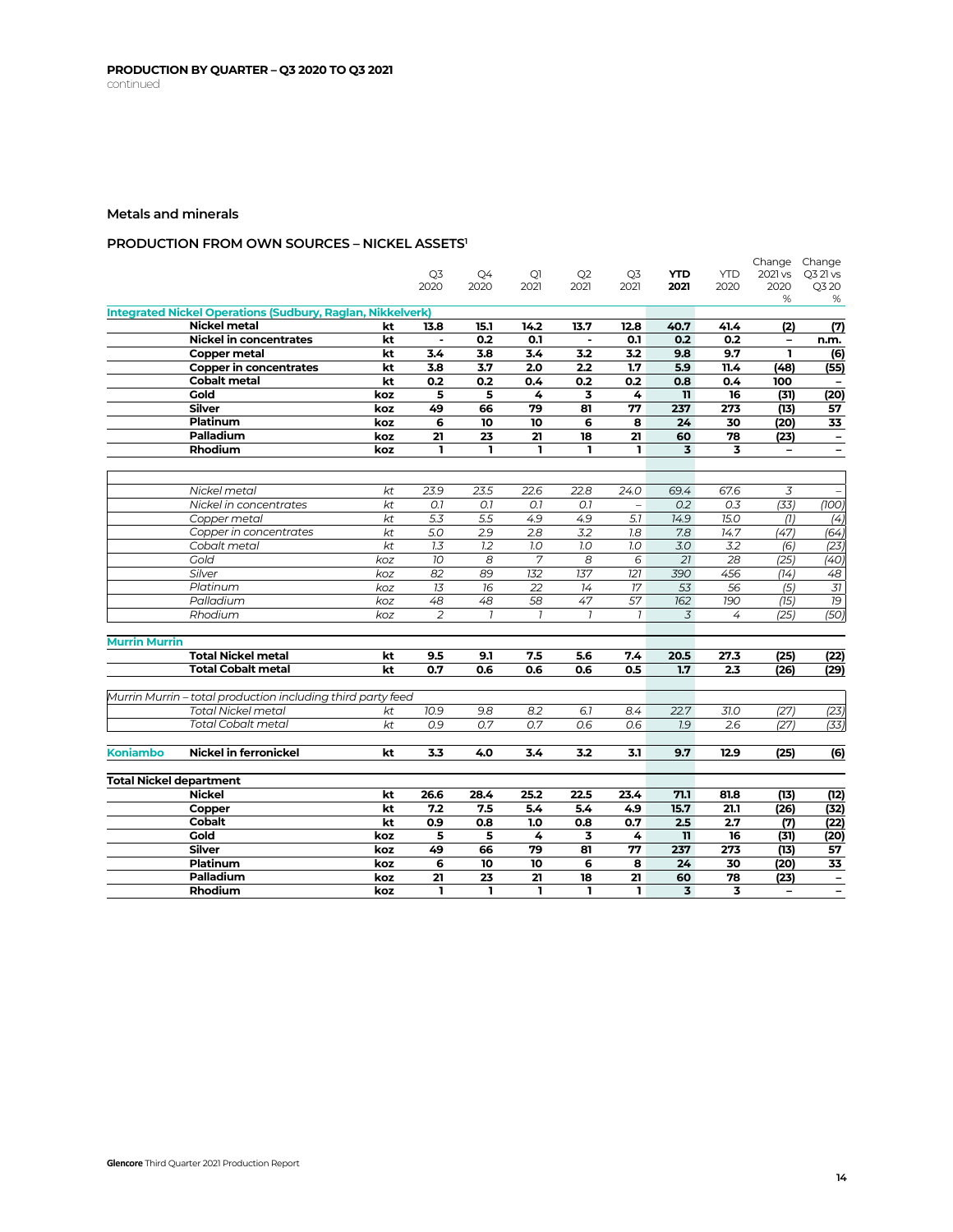## **PRODUCTION FROM OWN SOURCES – FERROALLOYS ASSETS1**

|                          |     |      |      |      |      |      |       |      | Change        | Change           |
|--------------------------|-----|------|------|------|------|------|-------|------|---------------|------------------|
|                          |     | Q3   | Q4   | Q1   | Q2   | Q3   | YTD   | YTD  |               | 2021 vs Q3 21 vs |
|                          |     | 2020 | 2020 | 2021 | 2021 | 2021 | 2021  | 2020 | 2020          | Q3 20            |
|                          |     |      |      |      |      |      |       |      | $O_{\Lambda}$ | %                |
| Ferrochrome <sup>8</sup> |     | 185  | 378  | 399  | 374  | 298  | 1.071 | 651  | 65            | 61               |
| Vanadium pentoxide       | mlb | 5.3  | 5.9  | 5.5  | 5.5  | 4.2  | 15.2  | 13.6 |               | (21)             |

# **TOTAL PRODUCTION – CUSTOM METALLURGICAL ASSETS1**

|                                                             |    | Q <sub>3</sub><br>2020 | Q4<br>2020 | Q1<br>2021 | Q2<br>2021 | Q3<br>2021 | YTD<br>2021 | YTD<br>2020 | Change<br>2021 vs<br>2020<br>% | Change<br>O3 21 vs<br>Q3 20<br>% |
|-------------------------------------------------------------|----|------------------------|------------|------------|------------|------------|-------------|-------------|--------------------------------|----------------------------------|
| Copper (Altonorte, Pasar, Horne, CCR)                       |    |                        |            |            |            |            |             |             |                                |                                  |
| Copper metal                                                | kt | 119.5                  | 116.0      | 127.2      | 127.6      | 121.5      | 376.3       | 366.6       |                                |                                  |
| Copper anode                                                | kt | 125.5                  | 134.4      | 126.7      | 109.5      | 94.4       | 330.6       | 355.7       |                                | (25)                             |
|                                                             |    |                        |            |            |            |            |             |             |                                |                                  |
| Zinc (Portovesme, San Juan de Nieva, Nordenham, Northfleet) |    |                        |            |            |            |            |             |             |                                |                                  |
| Zinc metal                                                  | kt | 192.1                  | 203.6      | 202.6      | 195.8      | 206.7      | 605.1       | 583.6       | $\overline{4}$                 | 8                                |
| Lead metal                                                  | kt | 52.9                   | 45.8       | 49.9       | 52.3       | 62.3       | 164.5       | 152.2       | 8                              | 18                               |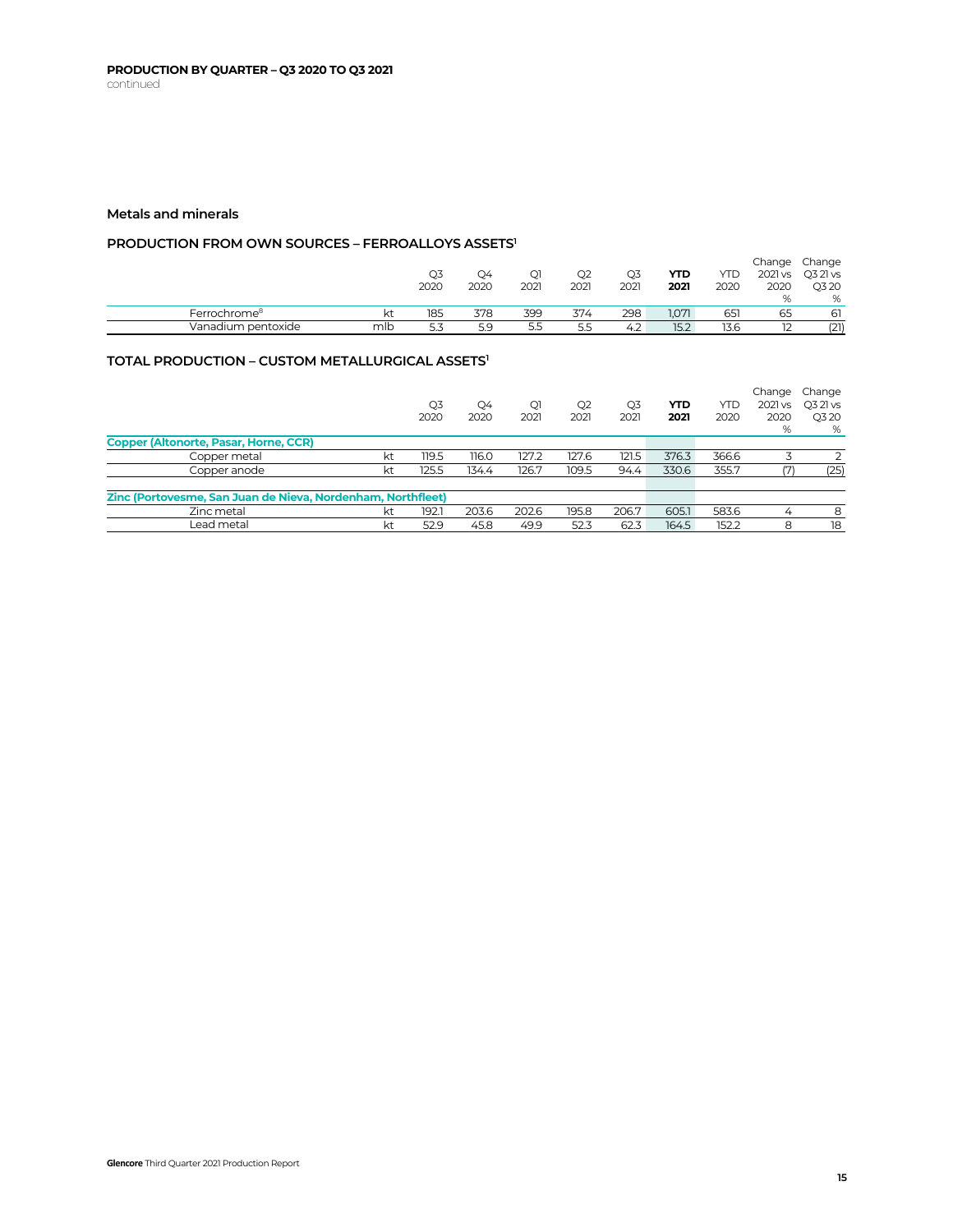# **Energy products**

# **PRODUCTION FROM OWN SOURCES – COAL ASSETS1**

| <b>Total Coal department</b>          | mt | 25.4                     | 22.7       | 24.5                   | 24.2       | 27.6                   | 76.3        | 83.5        | (9)             | 9                 |
|---------------------------------------|----|--------------------------|------------|------------------------|------------|------------------------|-------------|-------------|-----------------|-------------------|
| Prodeco                               | mt | $\overline{\phantom{a}}$ |            |                        |            |                        |             | 3.8         | (100)           | n.m.              |
| Cerrejón <sup>9</sup>                 | mt | 1.1                      | 0.3        | 1.8                    | 1.8        | 2.0                    | 5.6         | 3.8         | 47              | 82                |
| South African thermal coal (domestic) | mt | 2.4                      | 1.8        | 1.7                    | 1.4        | 1.2                    | 4.3         | 7.4         | (42)            | (50)              |
| South African thermal coal (export)   | mt | 4.3                      | 3.3        | 4.0                    | 3.7        | 3.9                    | 11.6        | 11.5        |                 | (9)               |
| Australian thermal coal (domestic)    | mt | 1.2                      | 1.5        | 1.4                    | 1.2        | 1.6                    | 4.2         | 4.9         | (14)            | 33                |
| Australian thermal coal (export)      | mt | 13.5                     | 12.8       | 12.0                   | 13.0       | 15.5                   | 40.5        | 42.9        | (6)             | 15                |
| Australian semi-soft coal             | mt | 1.0                      | 1.0        | 1.2                    | 1.4        | O.9                    | 3.5         | 3.6         | (3)             | (10)              |
| Australian coking coal                | mt | 1.9                      | 2.0        | 2.4                    | 1.7        | 2.5                    | 6.6         | 5.6         | 18              | 32                |
|                                       |    |                          |            |                        |            |                        |             |             | %               | %                 |
|                                       |    | Q3<br>2020               | Q4<br>2020 | Q <sub>1</sub><br>2021 | Q2<br>2021 | Q <sub>3</sub><br>2021 | YTD<br>2021 | YTD<br>2020 | 2021 vs<br>2020 | O3 21 vs<br>Q3 20 |
|                                       |    |                          |            |                        |            |                        |             |             | Change          | Change            |

### **OIL ASSETS**

|                                            |      | Q <sub>3</sub><br>2020 | Q4<br>2020 | Q1<br>2021 | Q2<br>2021 | Q <sub>3</sub><br>2021 | YTD<br>2021              | YTD<br>2020 | Change<br>2021 vs<br>2020 | Change<br>O3 21 vs<br>Q3 20 |
|--------------------------------------------|------|------------------------|------------|------------|------------|------------------------|--------------------------|-------------|---------------------------|-----------------------------|
|                                            |      |                        |            |            |            |                        |                          |             | %                         | %                           |
| <b>Glencore entitlement interest basis</b> |      |                        |            |            |            |                        |                          |             |                           |                             |
| <b>Equatorial Guinea</b>                   | kboe | 524                    | 345        | 784        | 1.245      | 1.294                  | 3.323                    | 1,615       | 106                       | 147                         |
| Chad                                       | kbbl | -                      | -          | -          | -          | -                      |                          | 1,112       | (100)                     | n.m.                        |
| Cameroon                                   | kbbl | 224                    | 239        | 287        | 241        | 294                    | 822                      | 633         | 30                        | 31                          |
| <b>Total Oil department</b>                | kboe | 748                    | 584        | 1,071      | 1.486      | 1,588                  | 4,145                    | 3,360       | 23                        | 112                         |
| <b>Gross basis</b>                         |      |                        |            |            |            |                        |                          |             |                           |                             |
| <b>Equatorial Guinea</b>                   | kboe | 2.674                  | 1.871      | 3.777      | 6.041      | 6,233                  | 16.051                   | 8,564       | 87                        | 133                         |
| Chad                                       | kbbl | -                      | -          |            |            | -                      | $\overline{\phantom{m}}$ | 1,521       | (100)                     | n.m.                        |
| Cameroon                                   | kbbl | 650                    | 693        | 708        | 699        | 729                    | 2.136                    | 1.835       | 16                        | 12                          |
| <b>Total Oil department</b>                | kboe | 3.324                  | 2.564      | 4.485      | 6.740      | 6.962                  | 18.187                   | 11,920      | 53                        | 109                         |

1 Controlled industrial assets and joint ventures only. Production is on a 100% basis except for joint ventures, where the Group's attributable share of production is included.

2 Cobalt contained in concentrates and hydroxides.

3 The Group's pro-rata share of Collahuasi production (44%).

4 Reported from Q4 2020 given higher gold price and production, with resulting increased materiality. Comparatives updated accordingly.

5 The Group's pro-rata share of Antamina production (33.75%).

6 Copper metal includes copper contained in copper concentrates and blister.

7 South American production excludes Volcan Compania Minera.

8 The Group's attributable 79.5% share of the Glencore-Merafe Chrome Venture.

9 The Group's pro-rata share of Cerrejón production (33.3%).